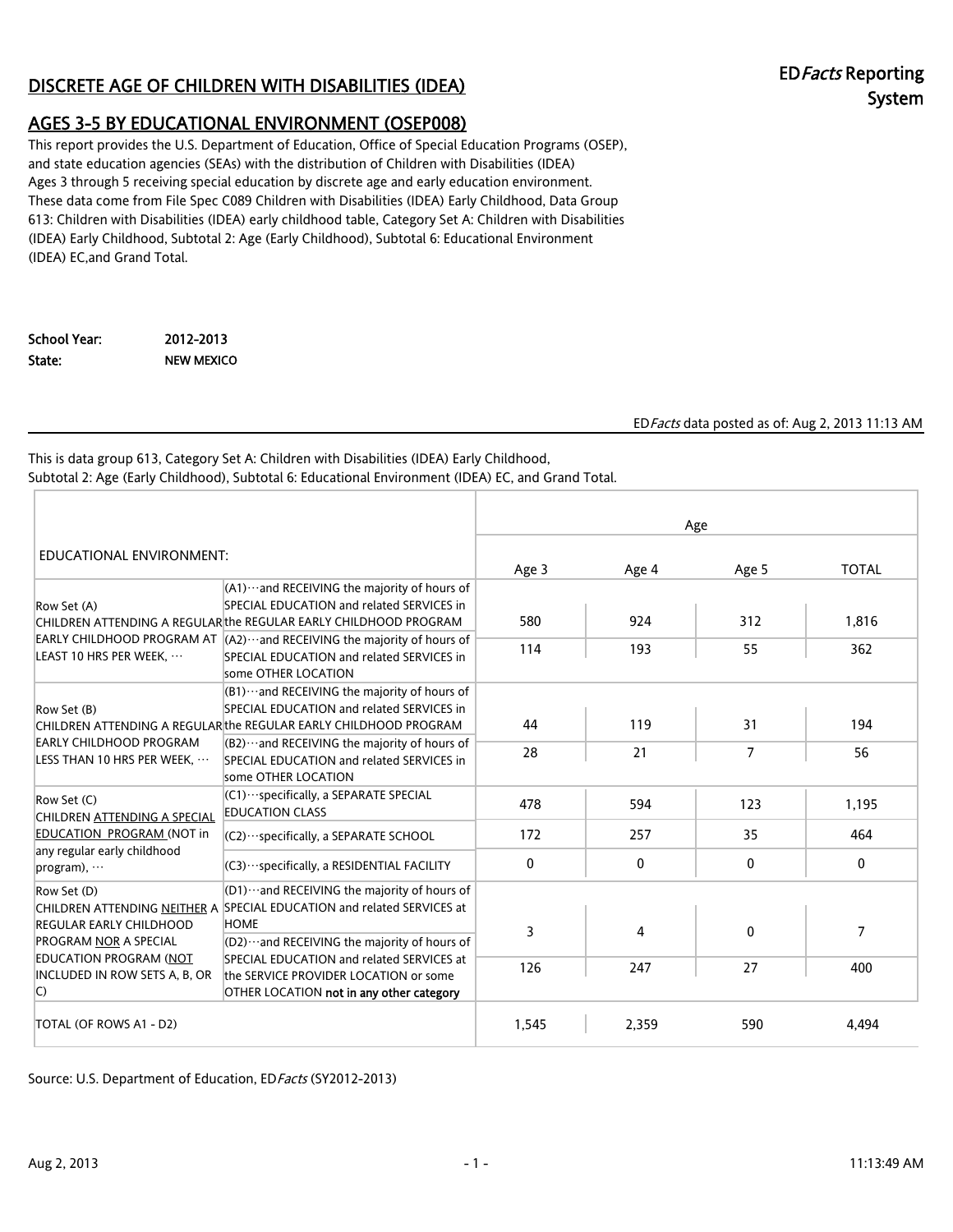# DISCRETE AGE OF CHILDREN WITH DISABILITIES (IDEA) EDFacts Reporting

# System

# AGES 3-5 BY EDUCATIONAL ENVIRONMENT (OSEP008)

This report provides the U.S. Department of Education, Office of Special Education Programs (OSEP), and state education agencies (SEAs) with the distribution of Children with Disabilities (IDEA) Ages 3 through 5 receiving special education by discrete age and early education environment. These data come from File Spec C089 Children with Disabilities (IDEA) Early Childhood, Data Group 613: Children with Disabilities (IDEA) early childhood table, Category Set A: Children with Disabilities (IDEA) Early Childhood, Subtotal 2: Age (Early Childhood), Subtotal 6: Educational Environment (IDEA) EC,and Grand Total.

| School Year: | 2012-2013  |
|--------------|------------|
| State:       | NEW MEXICO |

EDFacts data posted as of: Aug 2, 2013 11:13 AM

This is data group 613, Category Set A: Children with Disabilities (IDEA) Early Childhood, Subtotal 2: Age (Early Childhood), Subtotal 6: Educational Environment (IDEA) EC, and Grand Total.

| Age   | <b>Age Percentage</b> |
|-------|-----------------------|
| 3     | 34.38                 |
| 4     | 52.49                 |
| 5     | 13.13                 |
| Total | 100.00                |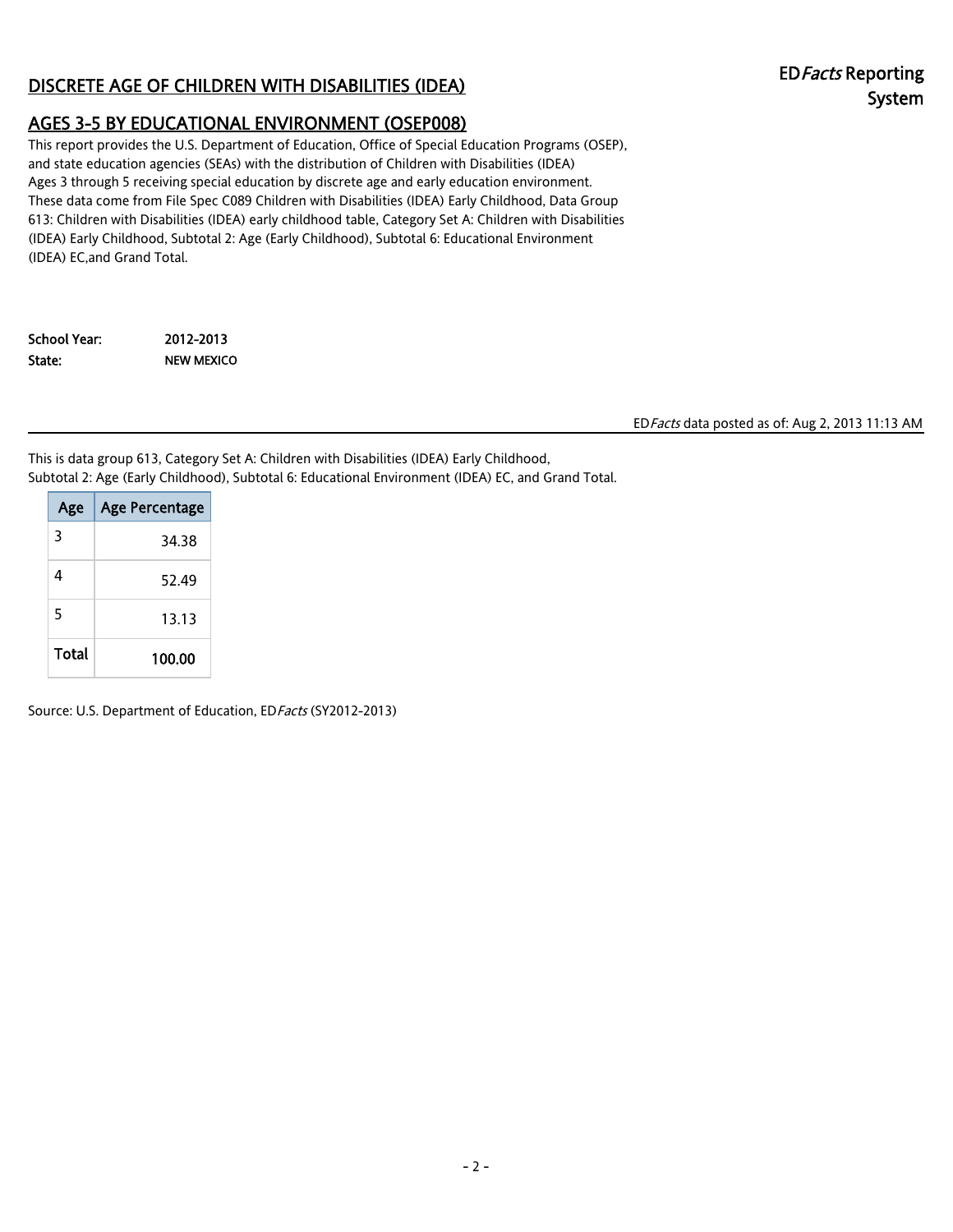This report provides the U.S. Department of Education, Office of Special Education Programs (OSEP), and state education agencies (SEAs) with the distribution of Children with Disabilities (IDEA) Ages 3 through 5 receiving special education by disability category and early education environment. These data come from File Spec C089 Children with Disabilities (IDEA) Early Childhood, Data Group 613: Children with Disabilities (IDEA) Early Childhood table, Category Set A: Children with Disabilities (IDEA) Early Childhood, Subtotal 3: Disability Category (IDEA), Subtotal 6: Educational Environment (IDEA) EC, and Grand Total.

| School Year: | 2012-2013  | To view another reporting period and/or state, click "Back" |
|--------------|------------|-------------------------------------------------------------|
| State:       | NEW MEXICO |                                                             |

EDFacts data posted as of: Aug 2, 2013 11:16 AM

Subtitle: This is data group 613, Category Set A: Children with Disabilities (IDEA) Early Childhood, Subtotal 3: Disability Category (IDEA), Subtotal 6: Educational Environment (IDEA) EC, and Grand Total.

|                                         |                                                                                                               |                                                                                                                | CHILDREN ATTENDING A REGULAR EARLY CHILDHOOD PROGRAM                                                          |                                                                                                                |                                                                                                                 |                                |                                     |                                                                                                                  |                                                                                                                                                                           |
|-----------------------------------------|---------------------------------------------------------------------------------------------------------------|----------------------------------------------------------------------------------------------------------------|---------------------------------------------------------------------------------------------------------------|----------------------------------------------------------------------------------------------------------------|-----------------------------------------------------------------------------------------------------------------|--------------------------------|-------------------------------------|------------------------------------------------------------------------------------------------------------------|---------------------------------------------------------------------------------------------------------------------------------------------------------------------------|
|                                         | (A) AT LEAST 10 HOURS<br>PER WEEK                                                                             |                                                                                                                | (B) LESS THAN 10 HOURS<br>PER WEEK                                                                            |                                                                                                                | (C) CHILDREN ATTENDING A SPECIAL<br>EDUCATION PROGRAM (NOT IN ANY<br><b>REGULAR EARLY CHILDHOOD</b><br>PROGRAM) |                                |                                     | (D) CHILDREN ATTENDING NEITHER<br>A REGULAR EARLY CHILDHOOD<br>PROGRAM NOR A SPECIAL<br><b>EDUCATION PROGRAM</b> |                                                                                                                                                                           |
| <b>DISABILITY</b>                       | (A1) RECEIVING<br><b>MAJORITY OF</b><br><b>HOURS OF</b><br><b>SERVICES IN</b><br><b>REGULAR EC</b><br>PROGRAM | (A2) RECEIVING<br><b>MAJORITY OF</b><br><b>HOURS OF</b><br><b>SERVICES IN</b><br><b>SOME OTHER</b><br>LOCATION | (B1) RECEIVING<br><b>MAJORITY OF</b><br><b>HOURS OF</b><br><b>SERVICES IN</b><br><b>REGULAR EC</b><br>PROGRAM | (B2) RECEIVING<br><b>MAJORITY OF</b><br><b>HOURS OF</b><br><b>SERVICES IN</b><br><b>SOME OTHER</b><br>LOCATION | (C1) SEPARATE<br><b>CLASS</b>                                                                                   | (C2) SEPARATE<br><b>SCHOOL</b> | (C3) RESIDENTIAL<br><b>FACILITY</b> | (D1) RECEIVING<br><b>MAJORITY OF</b><br><b>HOURS OF</b><br><b>SERVICES IN</b><br>HOME                            | (D2) RECEIVING<br><b>MAJORITY OF</b><br><b>HOURS OF</b><br><b>SERVICES IN</b><br><b>SERVICE</b><br><b>PROVIDER</b><br><b>LOCATION OR</b><br><b>SOME OTHER</b><br>LOCATION |
| <b>INTELLECTUAL DISABILITY</b>          | Δ                                                                                                             | $\overline{2}$                                                                                                 | $\mathbf 0$                                                                                                   | $\mathbf{0}$                                                                                                   | $\mathbf{1}$                                                                                                    | $\Omega$                       | $\mathbf 0$                         | $\mathbf{0}$                                                                                                     | 0                                                                                                                                                                         |
| <b>HEARING IMPAIRMENT</b>               |                                                                                                               | 5                                                                                                              | $\mathbf{0}$                                                                                                  |                                                                                                                | 10                                                                                                              | 22                             | 0                                   | $\mathbf{0}$                                                                                                     | 0                                                                                                                                                                         |
| SPEECH OR LANGUAGE<br><b>IMPAIRMENT</b> | 698                                                                                                           | 207                                                                                                            | 135                                                                                                           | 34                                                                                                             | 461                                                                                                             | 231                            | $\mathbf{0}$                        |                                                                                                                  | 400                                                                                                                                                                       |
| <b>VISUAL IMPAIRMENT</b>                | 11                                                                                                            | $\mathbf{0}$                                                                                                   | $\mathbf{0}$                                                                                                  |                                                                                                                | $\overline{4}$                                                                                                  | 15                             | 0                                   | $\Omega$                                                                                                         | $\mathbf{0}$                                                                                                                                                              |
| <b>EMOTIONAL DISTURBANCE</b>            |                                                                                                               | $\mathbf{0}$                                                                                                   | $\mathbf{0}$                                                                                                  | $\Omega$                                                                                                       | $\Omega$                                                                                                        | $\Omega$                       | 0                                   | $\Omega$                                                                                                         | $\mathbf{0}$                                                                                                                                                              |
| ORTHOPEDIC IMPAIRMENT                   | 13                                                                                                            | $\overline{2}$                                                                                                 | 3                                                                                                             | $\Omega$                                                                                                       | 20                                                                                                              | 3                              | $\mathbf 0$                         | $\Omega$                                                                                                         | 0                                                                                                                                                                         |
| OTHER HEALTH IMPAIRMENT                 | 36                                                                                                            | 5                                                                                                              | 4                                                                                                             | $\mathbf{0}$                                                                                                   | 24                                                                                                              | 9                              | $\mathbf 0$                         |                                                                                                                  | $\mathbf{0}$                                                                                                                                                              |
| SPECIFIC LEARNING DISABILITY            |                                                                                                               | 0                                                                                                              | $\mathbf 0$                                                                                                   |                                                                                                                | 0                                                                                                               | $\mathbf{0}$                   | $\mathbf 0$                         | $\mathbf{0}$                                                                                                     | 0                                                                                                                                                                         |
| <b>DEAF-BLINDNESS</b>                   | $\Omega$                                                                                                      | 0                                                                                                              | $\mathbf 0$                                                                                                   | $\mathbf{0}$                                                                                                   | $\mathbf{0}$                                                                                                    | $\Omega$                       | $\mathbf 0$                         | $\Omega$                                                                                                         | $\mathbf{0}$                                                                                                                                                              |
| <b>MULTIPLE DISABILITIES</b>            | 21                                                                                                            | 8                                                                                                              | 6                                                                                                             |                                                                                                                | 15                                                                                                              | 38                             | $\mathbf 0$                         |                                                                                                                  | 0                                                                                                                                                                         |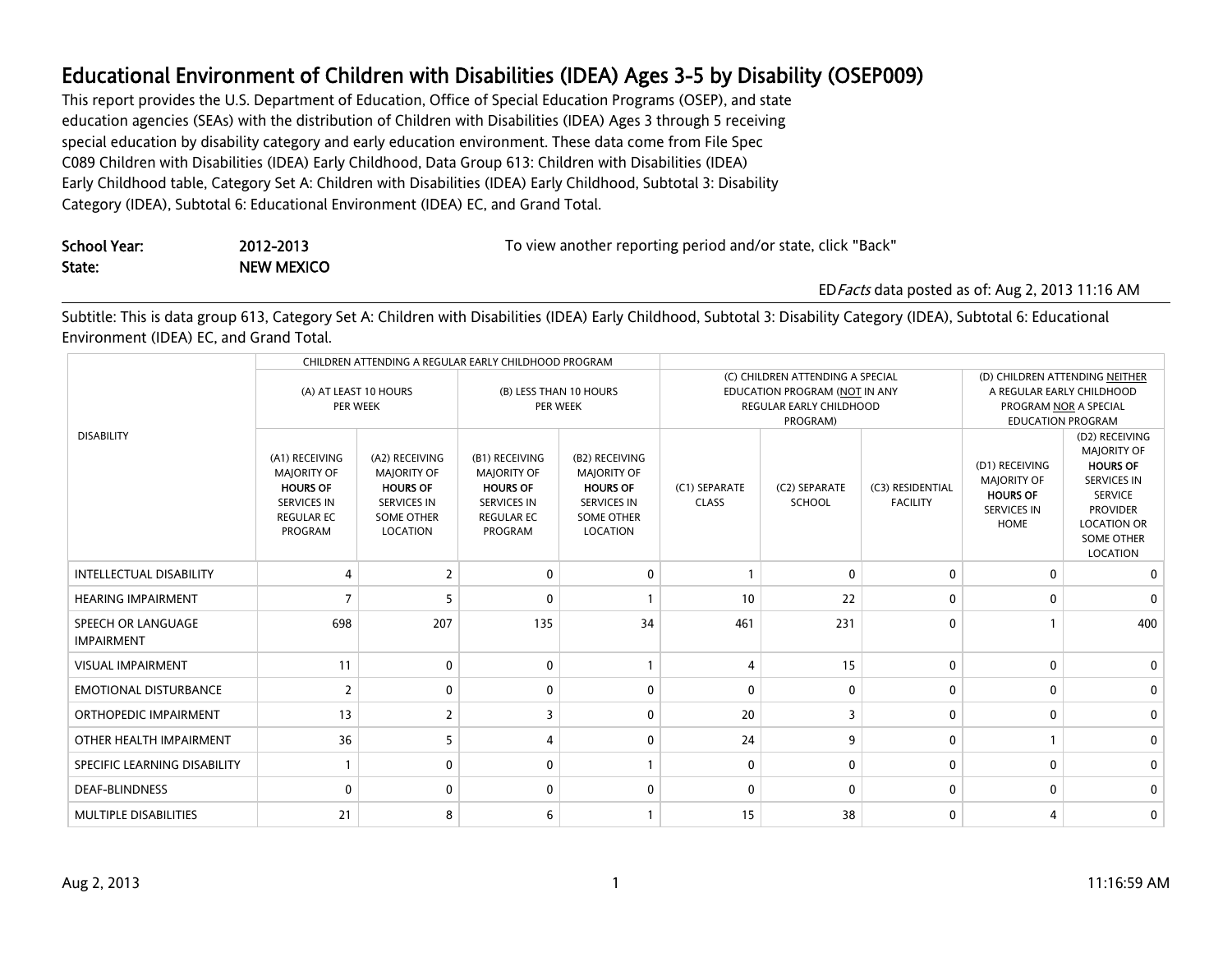This report provides the U.S. Department of Education, Office of Special Education Programs (OSEP), and state education agencies (SEAs) with the distribution of Children with Disabilities (IDEA) Ages 3 through 5 receiving special education by disability category and early education environment. These data come from File Spec C089 Children with Disabilities (IDEA) Early Childhood, Data Group 613: Children with Disabilities (IDEA) Early Childhood table, Category Set A: Children with Disabilities (IDEA) Early Childhood, Subtotal 3: Disability Category (IDEA), Subtotal 6: Educational Environment (IDEA) EC, and Grand Total.

| School Year: | 2012-2013         | To view another reporting period and/or state, click "Back" |
|--------------|-------------------|-------------------------------------------------------------|
| State:       | <b>NEW MEXICO</b> |                                                             |
|              |                   | ED Eacts data post                                          |

EDFacts data posted as of: Aug 2, 2013 11:16 AM

Subtitle: This is data group 613, Category Set A: Children with Disabilities (IDEA) Early Childhood, Subtotal 3: Disability Category (IDEA), Subtotal 6: Educational Environment (IDEA) EC, and Grand Total.

| <b>AUTISM</b>           | 39    |     |     |     | 110   |     |  |     |
|-------------------------|-------|-----|-----|-----|-------|-----|--|-----|
| TRAUMATIC BRAIN INJURY  |       |     |     |     |       |     |  |     |
| DEVELOPMENTAL DELAY (1) | 981   | 126 | 45  | . J | 548   | 120 |  |     |
| <b>TOTAL:</b>           | 1,816 | 362 | 194 | υU  | 1,195 | 464 |  | 400 |

Source: U.S. Department of Education, EDFacts (SY 2012-2013)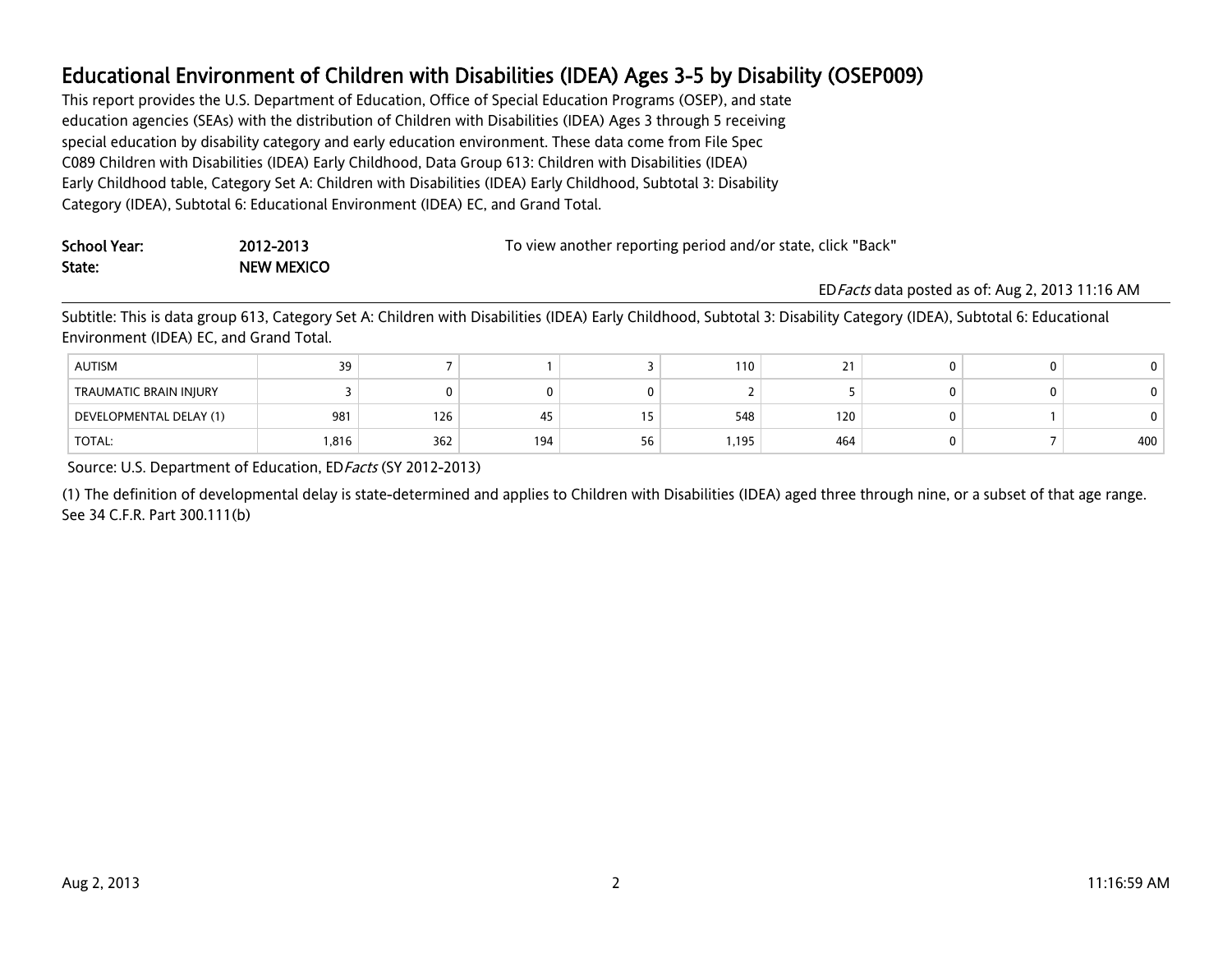This report provides the U.S. Department of Education, Office of Special Education Programs (OSEP), and state education agencies (SEAs) with the distribution of Children with Disabilities (IDEA) Ages 3 through 5 receiving special education by disability category and early education environment. These data come from File Spec C089 Children with Disabilities (IDEA) Early Childhood, Data Group 613: Children with Disabilities (IDEA) Early Childhood table, Category Set A: Children with Disabilities (IDEA) Early Childhood, Subtotal 3: Disability Category (IDEA), Subtotal 6: Educational Environment (IDEA) EC, and Grand Total.

| School Year: | 2012-2013         | To view another reporting period and/or state, click "Back" |
|--------------|-------------------|-------------------------------------------------------------|
| State:       | <b>NEW MEXICO</b> |                                                             |

#### EDFacts data posted as of: Aug 2, 2013 11:16 AM

Subtitle: This is data group 613, Category Set A: Children with Disabilities (IDEA) Early Childhood, Subtotal 3: Disability Category (IDEA), Subtotal 6: Educational Environment (IDEA) EC, and Grand Total.

|                                         | CHILDREN ATTENDING A REGULAR EARLY CHILDHOOD PROGRAM (PERCENT)                                                       |                                                                                                                |                                                                                                                      |                                                                                                                |                                                                                                                           |                                             |                                                  |                                                                                                                  |                                                                                                                                                                |
|-----------------------------------------|----------------------------------------------------------------------------------------------------------------------|----------------------------------------------------------------------------------------------------------------|----------------------------------------------------------------------------------------------------------------------|----------------------------------------------------------------------------------------------------------------|---------------------------------------------------------------------------------------------------------------------------|---------------------------------------------|--------------------------------------------------|------------------------------------------------------------------------------------------------------------------|----------------------------------------------------------------------------------------------------------------------------------------------------------------|
|                                         | (A) AT LEAST 10 HOURS<br>PER WEEK (PERCENT)                                                                          |                                                                                                                | (B) LESS THAN 10 HOURS<br>PER WEEK (PERCENT)                                                                         |                                                                                                                | (C) CHILDREN ATTENDING A SPECIAL<br>EDUCATION PROGRAM (NOT IN ANY<br><b>REGULAR EARLY CHILDHOOD</b><br>PROGRAM) (PERCENT) |                                             |                                                  | (D) CHILDREN ATTENDING NEITHER<br>A REGULAR EARLY CHILDHOOD<br>PROGRAM NOR A SPECIAL<br><b>EDUCATION PROGRAM</b> |                                                                                                                                                                |
| <b>DISABILITY</b>                       | (A1) RECEIVING<br><b>MAJORITY OF</b><br><b>HOURS OF</b><br><b>SERVICES IN</b><br><b>REGULAR EC</b><br><b>PROGRAM</b> | (A2) RECEIVING<br><b>MAJORITY OF</b><br><b>HOURS OF</b><br><b>SERVICES IN</b><br><b>SOME OTHER</b><br>LOCATION | (B1) RECEIVING<br><b>MAJORITY OF</b><br><b>HOURS OF</b><br><b>SERVICES IN</b><br><b>REGULAR EC</b><br><b>PROGRAM</b> | (B2) RECEIVING<br><b>MAJORITY OF</b><br><b>HOURS OF</b><br><b>SERVICES IN</b><br><b>SOME OTHER</b><br>LOCATION | (C1) SEPARATE<br><b>CLASS</b><br>(PERCENT)                                                                                | (C2) SEPARATE<br><b>SCHOOL</b><br>(PERCENT) | (C3) RESIDENTIAL<br><b>FACILITY</b><br>(PERCENT) | (D1) RECEIVING<br><b>MAJORITY OF</b><br><b>HOURS OF</b><br><b>SERVICES IN</b><br><b>HOME</b><br>(PERCENT)        | (D2) RECEIVING<br><b>MAJORITY OF</b><br><b>HOURS OF</b><br><b>SERVICES IN</b><br><b>SERVICE PROVIDER</b><br>LOCATION<br>OR SOME OTHER<br>LOCATION<br>(PERCENT) |
| <b>INTELLECTUAL DISABILITY</b>          | 0.22                                                                                                                 | 0.55                                                                                                           | 0.00                                                                                                                 | 0.00                                                                                                           | 0.08                                                                                                                      | 0.00                                        |                                                  | 0.00                                                                                                             | 0.00                                                                                                                                                           |
| <b>HEARING IMPAIRMENT</b>               | 0.39                                                                                                                 | 1.38                                                                                                           | 0.00                                                                                                                 | 1.79                                                                                                           | 0.84                                                                                                                      | 4.74                                        |                                                  | 0.00                                                                                                             | 0.00                                                                                                                                                           |
| SPEECH OR LANGUAGE<br><b>IMPAIRMENT</b> | 38.44                                                                                                                | 57.18                                                                                                          | 69.59                                                                                                                | 60.71                                                                                                          | 38.58                                                                                                                     | 49.78                                       |                                                  | 14.29                                                                                                            | 100.00                                                                                                                                                         |
| <b>VISUAL IMPAIRMENT</b>                | 0.61                                                                                                                 | 0.00                                                                                                           | 0.00                                                                                                                 | 1.79                                                                                                           | 0.33                                                                                                                      | 3.23                                        |                                                  | 0.00                                                                                                             | 0.00                                                                                                                                                           |
| <b>EMOTIONAL DISTURBANCE</b>            | 0.11                                                                                                                 | 0.00                                                                                                           | 0.00                                                                                                                 | 0.00                                                                                                           | 0.00                                                                                                                      | 0.00                                        |                                                  | 0.00                                                                                                             | 0.00                                                                                                                                                           |
| ORTHOPEDIC IMPAIRMENT                   | 0.72                                                                                                                 | 0.55                                                                                                           | 1.55                                                                                                                 | 0.00                                                                                                           | 1.67                                                                                                                      | 0.65                                        |                                                  | 0.00                                                                                                             | 0.00                                                                                                                                                           |
| OTHER HEALTH IMPAIRMENT                 | 1.98                                                                                                                 | 1.38                                                                                                           | 2.06                                                                                                                 | 0.00                                                                                                           | 2.01                                                                                                                      | 1.94                                        |                                                  | 14.29                                                                                                            | 0.00                                                                                                                                                           |
| SPECIFIC LEARNING DISABILITY            | 0.06                                                                                                                 | 0.00                                                                                                           | 0.00                                                                                                                 | 1.79                                                                                                           | 0.00                                                                                                                      | 0.00                                        |                                                  | 0.00                                                                                                             | 0.00                                                                                                                                                           |
| <b>DEAF-BLINDNESS</b>                   | 0.00                                                                                                                 | 0.00                                                                                                           | 0.00                                                                                                                 | 0.00                                                                                                           | 0.00                                                                                                                      | 0.00                                        |                                                  | 0.00                                                                                                             | 0.00                                                                                                                                                           |
| <b>MULTIPLE DISABILITIES</b>            | 1.16                                                                                                                 | 2.21                                                                                                           | 3.09                                                                                                                 | 1.79                                                                                                           | 1.26                                                                                                                      | 8.19                                        |                                                  | 57.14                                                                                                            | 0.00                                                                                                                                                           |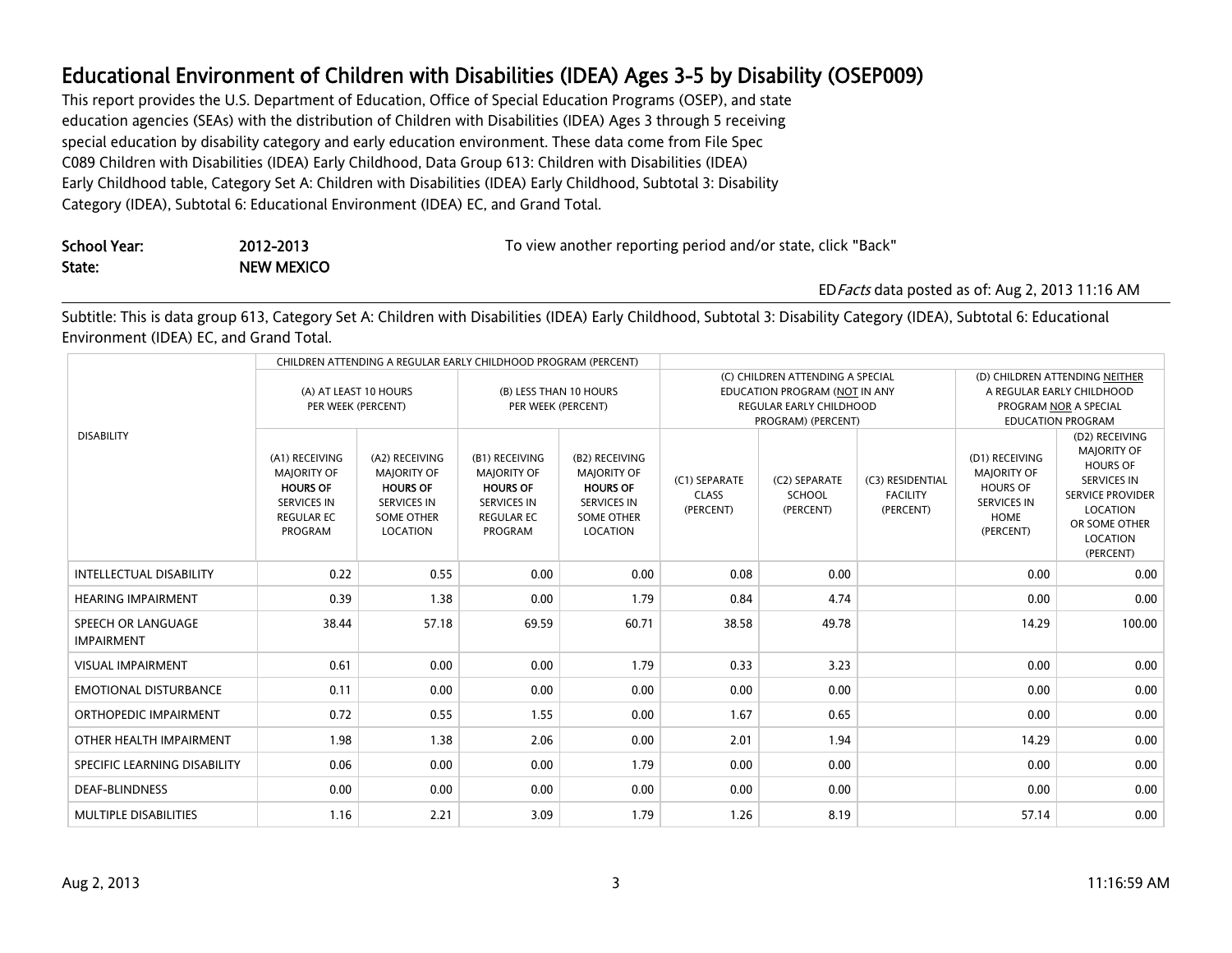This report provides the U.S. Department of Education, Office of Special Education Programs (OSEP), and state education agencies (SEAs) with the distribution of Children with Disabilities (IDEA) Ages 3 through 5 receiving special education by disability category and early education environment. These data come from File Spec C089 Children with Disabilities (IDEA) Early Childhood, Data Group 613: Children with Disabilities (IDEA) Early Childhood table, Category Set A: Children with Disabilities (IDEA) Early Childhood, Subtotal 3: Disability Category (IDEA), Subtotal 6: Educational Environment (IDEA) EC, and Grand Total.

| School Year: | 2012-2013  | To view another reporting period and/or state, click "Back" |
|--------------|------------|-------------------------------------------------------------|
| State:       | NEW MEXICO |                                                             |
|              |            | <b>FD</b> Facts data post                                   |

EDFacts data posted as of: Aug 2, 2013 11:16 AM

Subtitle: This is data group 613, Category Set A: Children with Disabilities (IDEA) Early Childhood, Subtotal 3: Disability Category (IDEA), Subtotal 6: Educational Environment (IDEA) EC, and Grand Total.

| <b>AUTISM</b>           | د ۱.   | 93. ا  | 0.52   | 5.36   | 9.21   | 4.53   | 0.00   | 0.00   |
|-------------------------|--------|--------|--------|--------|--------|--------|--------|--------|
| TRAUMATIC BRAIN INJURY  | 0.17   | 0.00   | 0.00   | 0.00   | 0.17   | 0.1    | 0.00   | 0.00   |
| DEVELOPMENTAL DELAY (1) | 54.02  | 34.81  | 23.20  | 26.79  | 45.86  | 25.86  | 14.29  | 0.00   |
| <b>TOTAL:</b>           | 100.00 | 100.00 | 100.00 | 100.00 | 100.00 | 100.00 | 100.00 | 100.00 |

Source: U.S. Department of Education, EDFacts (SY 2012-2013)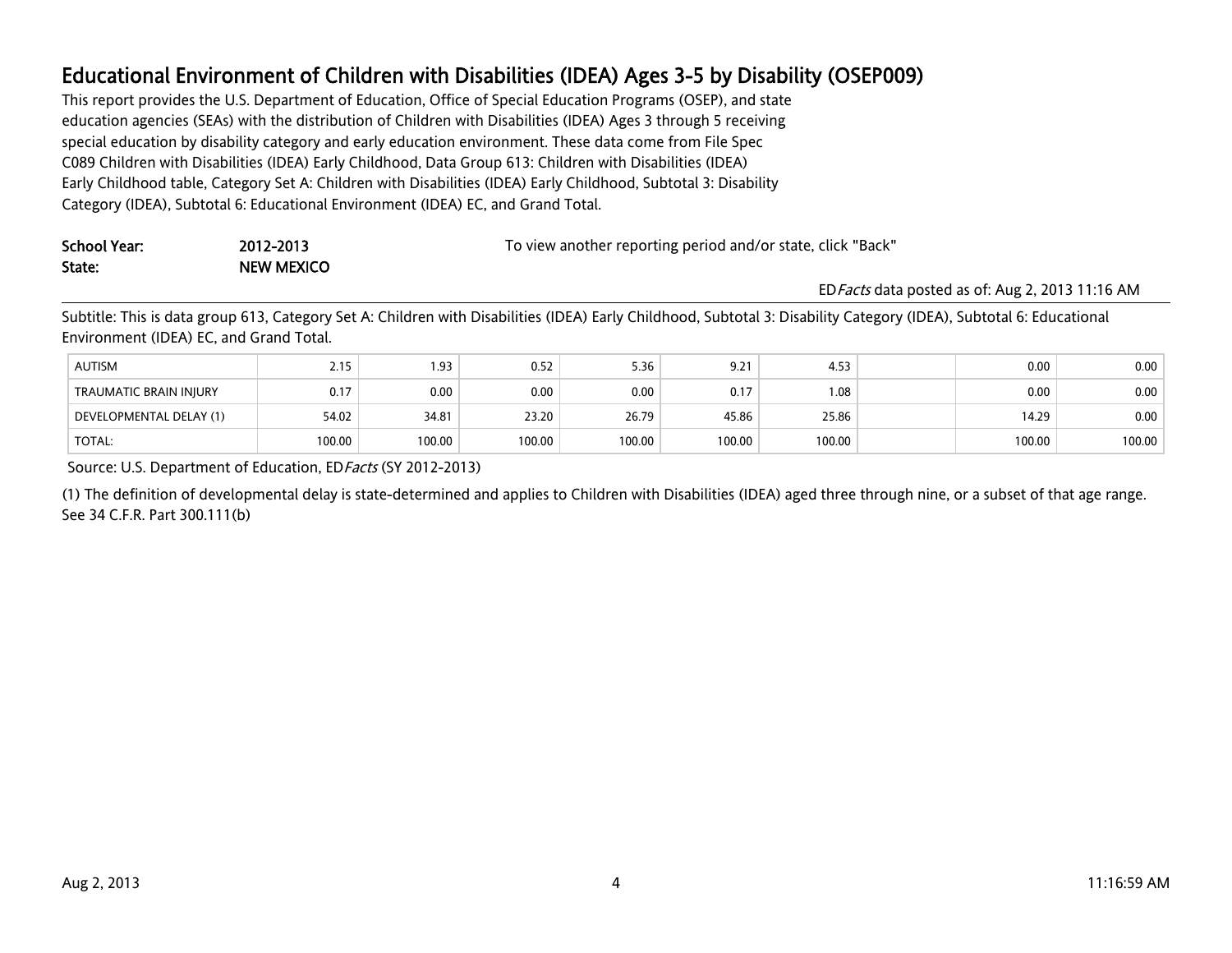# RACE/ETHNICITY OF CHILDREN WITH DISABILITIES (IDEA) AGES 3-5 BY EDUCATIONAL ENVIRONMENT (OSEP011)

This report provides the U.S. Department of Education, Office of Special Education Programs (OSEP), and state education agencies (SEAs) with the distribution of children with disabilities (IDEA) ages 3 through 5 receiving special education by race/ethnicity and early childhood environment. These data come from EDFacts. These data come from File Spec C089: Children with Disabilities (IDEA) Early Childhood, Data Group 613: Children with disabilities (IDEA) early childhood table: Category Set B, Subtotal 4: Racial Ethnic, Subtotal 6: Educational Environment (IDEA) EC, and Grand Total.

School Year: 2012-2013 State: NEW MEXICO

#### EDFacts data posted as of: Aug 2, 2013 11:24 AM

This is data group 613: Children with disabilities (IDEA) early childhood table: Category Set C, Subtotal 1: Sex (Membership), Subtotal 6: Educational Environment (IDEA) EC, and Grand Total.

|                                                                                                                |                                                                                                                                                                                            | RACE/ETHNICITY             |                                                                       |              |              |                                                                                                     |              |                                                         |                |  |
|----------------------------------------------------------------------------------------------------------------|--------------------------------------------------------------------------------------------------------------------------------------------------------------------------------------------|----------------------------|-----------------------------------------------------------------------|--------------|--------------|-----------------------------------------------------------------------------------------------------|--------------|---------------------------------------------------------|----------------|--|
| EDUCATIONAL ENVIRONMENT:                                                                                       |                                                                                                                                                                                            | <b>HISPANIC/</b><br>LATINO | <b>AMERICAN</b><br><b>INDIAN OR</b><br><b>ALASKA</b><br><b>NATIVE</b> | <b>ASIAN</b> | AFRICAN      | <b>NATIVE</b><br><b>HAWAIIAN</b><br><b>BLACK OR OR OTHER</b><br><b>PACIFIC</b><br>AMERICAN ISLANDER | <b>WHITE</b> | TWO OR<br><b>MORE</b><br><b>RACES</b>                   | <b>TOTAL</b>   |  |
| Row Set (A)                                                                                                    | $(A1)$ and RECEIVING the majority of hours of<br>SPECIAL EDUCATION and related SERVICES in<br>CHILDREN ATTENDING A REGULAR the REGULAR EARLY CHILDHOOD PROGRAM                             | 963                        | 226                                                                   | 15           | 35           | 0                                                                                                   | 561          | 16                                                      | 1,816          |  |
| LEAST 10 HRS PER WEEK.                                                                                         | EARLY CHILDHOOD PROGRAM AT $\vert (A2) \cdots$ and RECEIVING the majority of hours of<br>SPECIAL EDUCATION and related SERVICES in<br>some OTHER LOCATION                                  | 202                        | 19                                                                    | 2            | 5            | 0                                                                                                   | 128          | 6                                                       | 362            |  |
| Row Set (B)                                                                                                    | $ $ (B1) $\cdots$ and RECEIVING the majority of hours of<br>SPECIAL EDUCATION and related SERVICES in<br>CHILDREN ATTENDING A REGULAR the REGULAR EARLY CHILDHOOD PROGRAM                  | 67                         | 46                                                                    | $\mathbf{0}$ | $\mathbf{0}$ | $\mathbf{0}$                                                                                        | 79           | $\overline{2}$                                          | 194            |  |
| <b>EARLY CHILDHOOD PROGRAM</b><br>LESS THAN 10 HRS PER WEEK,                                                   | (B2) ··· and RECEIVING the majority of hours of<br>SPECIAL EDUCATION and related SERVICES in<br>some OTHER LOCATION                                                                        | 29                         | 4                                                                     | $\mathbf{0}$ | 3            | 0                                                                                                   | 20           | $\mathbf{0}$<br>14<br>5<br>0<br>$\mathbf{0}$<br>4<br>47 | 56             |  |
| Row Set (C)<br>CHILDREN ATTENDING A SPECIAL                                                                    | $ $ (C1) $\cdots$ specifically, a SEPARATE SPECIAL<br><b>EDUCATION CLASS</b>                                                                                                               | 773                        | 99                                                                    | 8            | 30           | $\mathbf 0$                                                                                         | 271          |                                                         | 1,195          |  |
| EDUCATION PROGRAM (NOT in                                                                                      | (C2) · · · specifically, a SEPARATE SCHOOL                                                                                                                                                 | 232                        | 55                                                                    | $\mathbf{1}$ | 6            | $\mathbf{0}$                                                                                        | 165          |                                                         | 464            |  |
| any regular early childhood<br>$program$ ), $\cdots$                                                           | $ $ (C3) $\cdots$ specifically, a RESIDENTIAL FACILITY                                                                                                                                     | 0                          | 0                                                                     | 0            | 0            | 0                                                                                                   | 0            |                                                         | 0              |  |
| Row Set (D)<br><b>REGULAR EARLY CHILDHOOD</b>                                                                  | $ $ (D1) $\cdots$ and RECEIVING the majority of hours of<br>CHILDREN ATTENDING NEITHER A SPECIAL EDUCATION and related SERVICES at<br><b>HOME</b>                                          | $\overline{2}$             | $\mathbf{1}$                                                          | $\Omega$     | $\Omega$     | $\mathbf{0}$                                                                                        | 4            |                                                         | $\overline{7}$ |  |
| <b>PROGRAM NOR A SPECIAL</b><br><b>EDUCATION PROGRAM (NOT</b><br>INCLUDED IN ROW SETS A, B, OR<br>$\mathsf{C}$ | $ $ (D2) $\cdots$ and RECEIVING the majority of hours of<br>SPECIAL EDUCATION and related SERVICES at<br>the SERVICE PROVIDER LOCATION or some<br>OTHER LOCATION not in any other category | 206                        | 32                                                                    | 5            | 17           | 0                                                                                                   | 136          |                                                         | 400            |  |
| (C) TOTAL (OF ROWS A1 - D2)                                                                                    |                                                                                                                                                                                            | 2,474                      | 482                                                                   | 31           | 96           | $\mathbf{0}$                                                                                        | 1,364        |                                                         | 4.494          |  |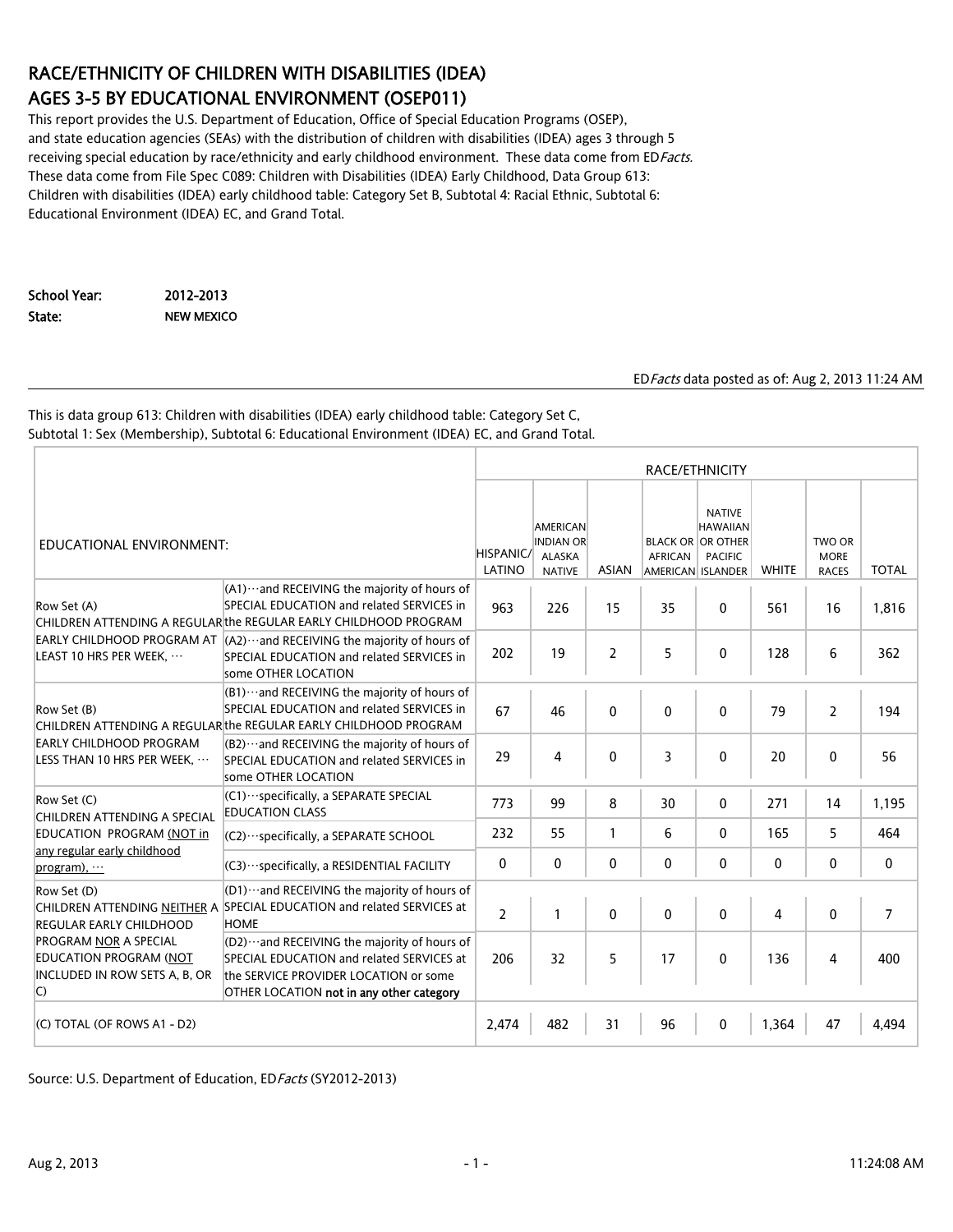# RACE/ETHNICITY OF CHILDREN WITH DISABILITIES (IDEA) AGES 3-5 BY EDUCATIONAL ENVIRONMENT (OSEP011)

This report provides the U.S. Department of Education, Office of Special Education Programs (OSEP), and state education agencies (SEAs) with the distribution of children with disabilities (IDEA) ages 3 through 5 receiving special education by race/ethnicity and early childhood environment. These data come from EDFacts. These data come from File Spec C089: Children with Disabilities (IDEA) Early Childhood, Data Group 613: Children with disabilities (IDEA) early childhood table: Category Set B, Subtotal 4: Racial Ethnic, Subtotal 6: Educational Environment (IDEA) EC, and Grand Total.

School Year: 2012-2013 State: NEW MEXICO

#### EDFacts data posted as of: Aug 2, 2013 11:24 AM

This is data group 613: Children with disabilities (IDEA) early childhood table: Category Set C, Subtotal 1: Sex (Membership), Subtotal 6: Educational Environment (IDEA) EC, and Grand Total.

|                                                                                                                                                                                                                                                                                                                                                                                          |                                                                                                                                                                      |                     | RACE/ETHNICITY (Percent)                                              |              |                |                                                                                                     |              |                                       |              |  |
|------------------------------------------------------------------------------------------------------------------------------------------------------------------------------------------------------------------------------------------------------------------------------------------------------------------------------------------------------------------------------------------|----------------------------------------------------------------------------------------------------------------------------------------------------------------------|---------------------|-----------------------------------------------------------------------|--------------|----------------|-----------------------------------------------------------------------------------------------------|--------------|---------------------------------------|--------------|--|
| EDUCATIONAL ENVIRONMENT:                                                                                                                                                                                                                                                                                                                                                                 |                                                                                                                                                                      | HISPANIC/<br>LATINO | <b>AMERICAN</b><br><b>INDIAN OR</b><br><b>ALASKA</b><br><b>NATIVE</b> | <b>ASIAN</b> | <b>AFRICAN</b> | <b>NATIVE</b><br><b>HAWAIIAN</b><br><b>BLACK OR OR OTHER</b><br><b>PACIFIC</b><br>AMERICAN ISLANDER | <b>WHITE</b> | TWO OR<br><b>MORE</b><br><b>RACES</b> | <b>TOTAL</b> |  |
| Row Set (A)                                                                                                                                                                                                                                                                                                                                                                              | $(A1)\cdots$ and RECEIVING the majority of hours of<br>SPECIAL EDUCATION and related SERVICES in<br>CHILDREN ATTENDING A REGULAR the REGULAR EARLY CHILDHOOD PROGRAM | 53.03               | 12.44                                                                 | 0.83         | 1.93           | 0.00                                                                                                | 30.89        | 0.88                                  | 100.00       |  |
| LEAST 10 HRS PER WEEK,                                                                                                                                                                                                                                                                                                                                                                   | EARLY CHILDHOOD PROGRAM AT $(A2)$ . and RECEIVING the majority of hours of<br>SPECIAL EDUCATION and related SERVICES in<br>some OTHER LOCATION                       | 55.80               | 5.25                                                                  | 0.55         | 1.38           | 0.00                                                                                                | 35.36        | 1.66                                  | 100.00       |  |
| $ $ (B1) $\cdots$ and RECEIVING the majority of hours of<br>SPECIAL EDUCATION and related SERVICES in<br>Row Set (B)<br>CHILDREN ATTENDING A REGULAR the REGULAR EARLY CHILDHOOD PROGRAM<br><b>EARLY CHILDHOOD PROGRAM</b><br>$ $ (B2) $\cdots$ and RECEIVING the majority of hours of<br>LESS THAN 10 HRS PER WEEK,<br>SPECIAL EDUCATION and related SERVICES in<br>some OTHER LOCATION |                                                                                                                                                                      | 34.54               | 23.71                                                                 | 0.00         | 0.00           | 0.00                                                                                                | 40.72        | 1.03                                  | 100.00       |  |
|                                                                                                                                                                                                                                                                                                                                                                                          |                                                                                                                                                                      | 51.79               | 7.14                                                                  | 0.00         | 5.36           | 0.00                                                                                                | 35.71        | 0.00                                  | 100.00       |  |
| Row Set (C)<br>CHILDREN ATTENDING A SPECIAL                                                                                                                                                                                                                                                                                                                                              | $ $ (C1) $\cdots$ specifically, a SEPARATE SPECIAL<br><b>EDUCATION CLASS</b>                                                                                         | 64.69               | 8.28                                                                  | 0.67         | 2.51           | 0.00                                                                                                | 22.68        | 1.17                                  | 100.00       |  |
| EDUCATION PROGRAM (NOT in                                                                                                                                                                                                                                                                                                                                                                | (C2) · · · specifically, a SEPARATE SCHOOL                                                                                                                           | 50.00               | 11.85                                                                 | 0.22         | 1.29           | 0.00                                                                                                | 35.56        | 1.08                                  | 100.00       |  |
| any regular early childhood<br>(C3) · ·· specifically, a RESIDENTIAL FACILITY<br>program),                                                                                                                                                                                                                                                                                               |                                                                                                                                                                      |                     |                                                                       |              |                |                                                                                                     |              |                                       |              |  |
| Row Set (D)<br><b>REGULAR EARLY CHILDHOOD</b>                                                                                                                                                                                                                                                                                                                                            | $ $ (D1) $\cdots$ and RECEIVING the majority of hours of<br>CHILDREN ATTENDING NEITHER A SPECIAL EDUCATION and related SERVICES at<br><b>HOME</b>                    | 28.57               | 14.29                                                                 | 0.00         | 0.00           | 0.00                                                                                                | 57.14        | 0.00                                  | 100.00       |  |
| PROGRAM NOR A SPECIAL<br>(D2)  and RECEIVING the majority of hours of<br><b>EDUCATION PROGRAM (NOT</b><br>SPECIAL EDUCATION and related SERVICES at<br>INCLUDED IN ROW SETS A, B, OR<br>the SERVICE PROVIDER LOCATION or some<br>$\mathsf{C}$<br>OTHER LOCATION not in any other category                                                                                                |                                                                                                                                                                      | 51.50               | 8.00                                                                  | 1.25         | 4.25           | 0.00                                                                                                | 34.00        | 1.00                                  | 100.00       |  |
| (C) TOTAL (OF ROWS A1 - D2)                                                                                                                                                                                                                                                                                                                                                              |                                                                                                                                                                      | 55.05               | 10.73                                                                 | 0.69         | 2.14           | 0.00                                                                                                | 30.35        | 1.05                                  | 100.00       |  |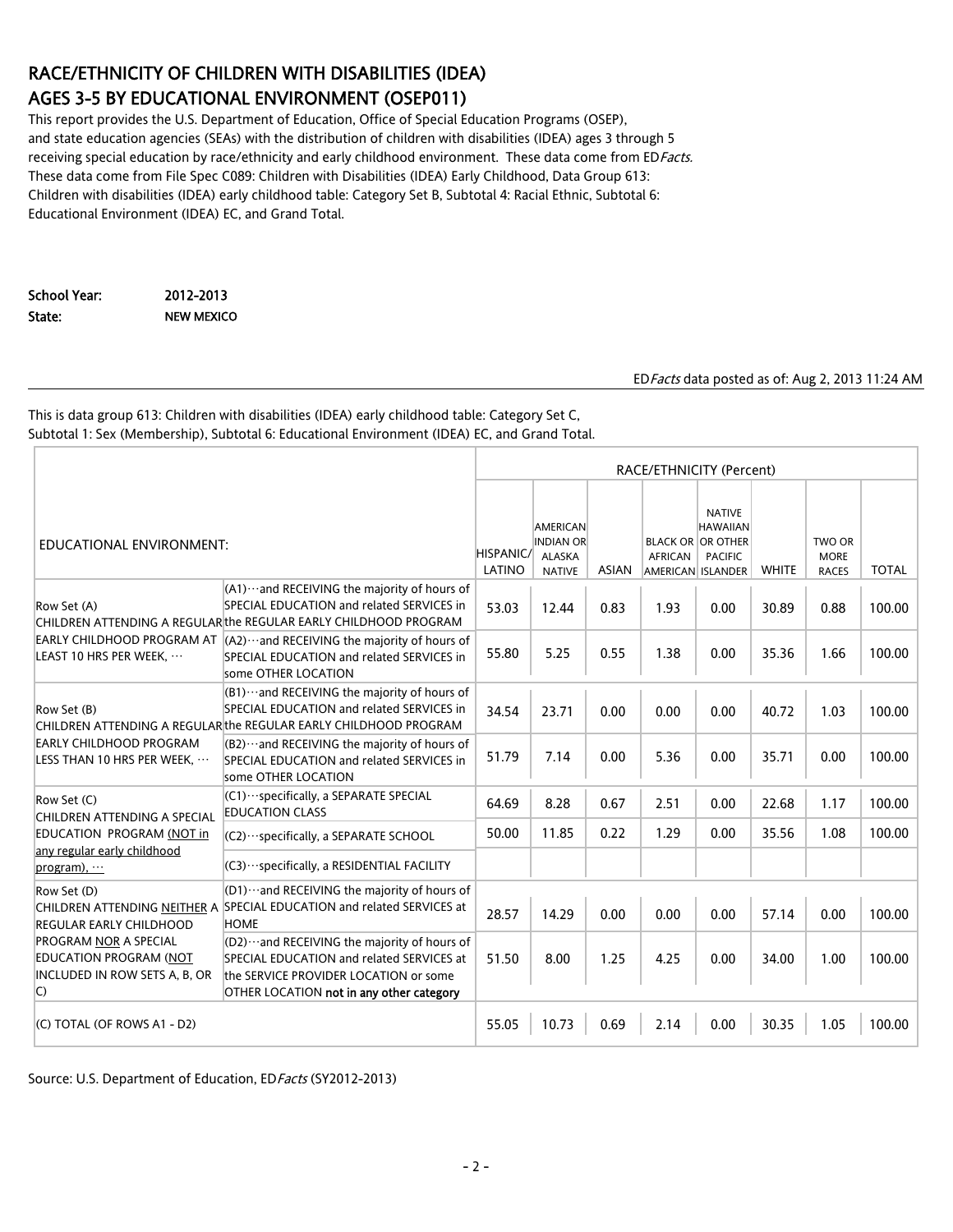# GENDER OF CHILDREN WITH DISABILITIES (IDEA) AGES 3-5 BY EDUCATIONAL ENVIRONMENT (OSEP015)

This report provides the U.S. Department of Education, Office of Special Education Programs (OSEP), and state education agencies (SEAs) with the distribution of children with disabilities (IDEA) ages 3 through 5 receiving special education by Gender and Early Childhood environment. These data come from EDFacts. These data come from File Spec C089: Children with Disabilities (IDEA) Early Childhood, Data Group 613: Children with Disabilities (IDEA) early childhood table: Category Set C, Subtotal 1: Sex (Membership), Subtotal 6: Educational Environment (IDEA) EC, and Grand Total.

School Year: 2012-2013 State: NEW MEXICO

EDFacts data posted as of: Aug 2, 2013 11:18 AM

These data come from File Spec C089: Children with Disabilities (IDEA) Early Childhood, Data Group 613: Children with Disabilities (IDEA) Early Childhood table: Category Set C, Subtotal 1: Sex (Membership), Subtotal 6: Educational Environment (IDEA) EC, and Grand Total.

|                                                                                                                                                                                                                                                                                                                                                                                                   |                                                                                                                                                                | <b>GENDER</b> |               |              |  |  |
|---------------------------------------------------------------------------------------------------------------------------------------------------------------------------------------------------------------------------------------------------------------------------------------------------------------------------------------------------------------------------------------------------|----------------------------------------------------------------------------------------------------------------------------------------------------------------|---------------|---------------|--------------|--|--|
| EDUCATIONAL ENVIRONMENT:                                                                                                                                                                                                                                                                                                                                                                          |                                                                                                                                                                | <b>MALE</b>   | <b>FEMALE</b> | <b>TOTAL</b> |  |  |
| Row Set (A)                                                                                                                                                                                                                                                                                                                                                                                       | $(A1)$ and RECEIVING the majority of hours of<br>SPECIAL EDUCATION and related SERVICES in<br>CHILDREN ATTENDING A REGULAR the REGULAR EARLY CHILDHOOD PROGRAM | 1,247         | 569           | 1,816        |  |  |
| EARLY CHILDHOOD PROGRAM AT $ $ (A2) ··· and RECEIVING the majority of hours of<br>LEAST 10 HRS PER WEEK,<br>SPECIAL EDUCATION and related SERVICES in<br>some OTHER LOCATION                                                                                                                                                                                                                      |                                                                                                                                                                | 248           | 114           | 362          |  |  |
| $ $ (B1) $\cdots$ and RECEIVING the majority of hours of<br>SPECIAL EDUCATION and related SERVICES in<br>Row Set (B)<br>CHILDREN ATTENDING A REGULAR the REGULAR EARLY CHILDHOOD PROGRAM<br><b>EARLY CHILDHOOD PROGRAM</b><br>$ $ (B2) $\cdots$ and RECEIVING the majority of hours of<br>LESS THAN 10 HRS PER WEEK, $\cdots$<br>SPECIAL EDUCATION and related SERVICES in<br>some OTHER LOCATION |                                                                                                                                                                | 120           | 74            | 194          |  |  |
|                                                                                                                                                                                                                                                                                                                                                                                                   |                                                                                                                                                                | 40            | 16            | 56           |  |  |
| (C1) ··· specifically, a SEPARATE SPECIAL<br>Row Set (C)<br><b>EDUCATION CLASS</b><br>CHILDREN ATTENDING A SPECIAL                                                                                                                                                                                                                                                                                |                                                                                                                                                                | 849           | 346           | 1,195        |  |  |
| EDUCATION PROGRAM (NOT in                                                                                                                                                                                                                                                                                                                                                                         | $ $ (C2) $\cdots$ specifically, a SEPARATE SCHOOL                                                                                                              | 311           | 153           | 464          |  |  |
| any regular early childhood<br>$program)$ ,                                                                                                                                                                                                                                                                                                                                                       | (C3) ··· specifically, a RESIDENTIAL FACILITY                                                                                                                  | 0             | $\mathbf{0}$  | 0            |  |  |
| $ $ (D1) $\cdots$ and RECEIVING the majority of hours of<br>Row Set (D)<br>CHILDREN ATTENDING NEITHER A SPECIAL EDUCATION and related SERVICES at<br><b>HOME</b><br><b>REGULAR EARLY CHILDHOOD</b>                                                                                                                                                                                                |                                                                                                                                                                | 3             | 4             | 7            |  |  |
| <b>PROGRAM NOR A SPECIAL</b><br><b>EDUCATION PROGRAM (NOT</b><br>INCLUDED IN ROW SETS A, B, OR Lthe SERVICE PROVIDER LOCATION or some<br>$\mathsf{C}$                                                                                                                                                                                                                                             | (D2) ··· and RECEIVING the majority of hours of<br>SPECIAL EDUCATION and related SERVICES at<br>OTHER LOCATION not in any other category                       | 257           | 143           | 400          |  |  |
| (C) TOTAL (OF ROWS A1 - D2)                                                                                                                                                                                                                                                                                                                                                                       |                                                                                                                                                                | 3,075         | 1,419         | 4,494        |  |  |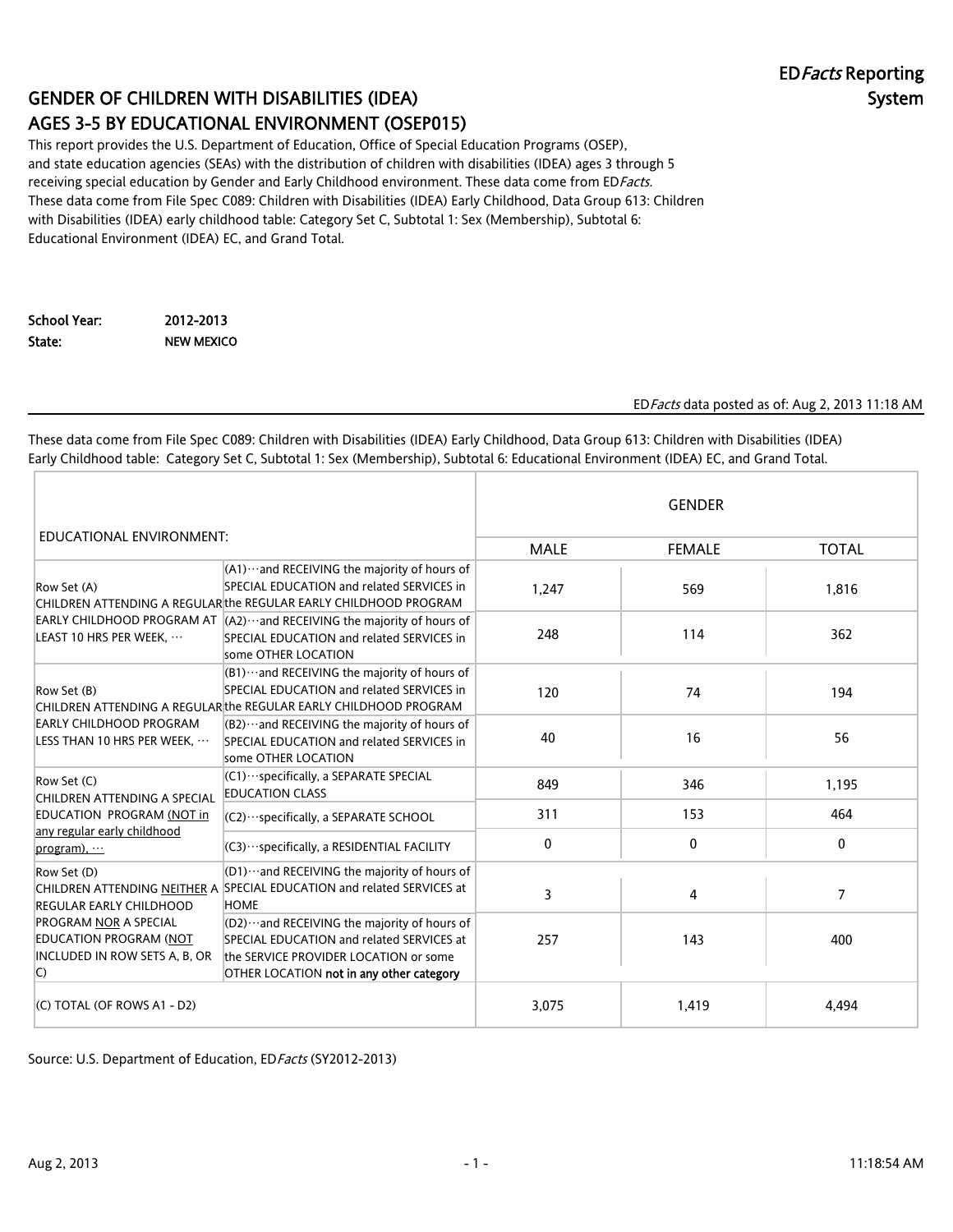# GENDER OF CHILDREN WITH DISABILITIES (IDEA) AGES 3-5 BY EDUCATIONAL ENVIRONMENT (OSEP015)

This report provides the U.S. Department of Education, Office of Special Education Programs (OSEP), and state education agencies (SEAs) with the distribution of children with disabilities (IDEA) ages 3 through 5 receiving special education by Gender and Early Childhood environment. These data come from EDFacts. These data come from File Spec C089: Children with Disabilities (IDEA) Early Childhood, Data Group 613: Children with Disabilities (IDEA) early childhood table: Category Set C, Subtotal 1: Sex (Membership), Subtotal 6: Educational Environment (IDEA) EC, and Grand Total.

School Year: 2012-2013 State: NEW MEXICO

EDFacts data posted as of: Aug 2, 2013 11:18 AM

These data come from File Spec C089: Children with Disabilities (IDEA) Early Childhood, Data Group 613: Children with Disabilities (IDEA) Early Childhood table:

Category Set C, Subtotal 1: Sex (Membership), Subtotal 6: Educational Environment (IDEA) EC, and Grand Total.

|                                                                                                                                                                                       |                                                                                                                                                                                            | <b>GENDER (Percent)</b> |               |              |  |  |
|---------------------------------------------------------------------------------------------------------------------------------------------------------------------------------------|--------------------------------------------------------------------------------------------------------------------------------------------------------------------------------------------|-------------------------|---------------|--------------|--|--|
| EDUCATIONAL ENVIRONMENT:                                                                                                                                                              |                                                                                                                                                                                            | <b>MALE</b>             | <b>FEMALE</b> | <b>TOTAL</b> |  |  |
| Row Set (A)                                                                                                                                                                           | $(A1)$ and RECEIVING the majority of hours of<br>SPECIAL EDUCATION and related SERVICES in<br>CHILDREN ATTENDING A REGULAR the REGULAR EARLY CHILDHOOD PROGRAM                             | 68.67                   | 31.33         | 100.00       |  |  |
| EARLY CHILDHOOD PROGRAM AT $\vert$ (A2) ··· and RECEIVING the majority of hours of<br>LEAST 10 HRS PER WEEK,<br>SPECIAL EDUCATION and related SERVICES in<br>some OTHER LOCATION      |                                                                                                                                                                                            | 68.51                   | 31.49         | 100.00       |  |  |
| Row Set (B)                                                                                                                                                                           | $ $ (B1) $\cdots$ and RECEIVING the majority of hours of<br>SPECIAL EDUCATION and related SERVICES in<br>CHILDREN ATTENDING A REGULARthe REGULAR EARLY CHILDHOOD PROGRAM                   | 61.86                   | 38.14         | 100.00       |  |  |
| EARLY CHILDHOOD PROGRAM<br>$ $ (B2) $\cdots$ and RECEIVING the majority of hours of<br>LESS THAN 10 HRS PER WEEK,<br>SPECIAL EDUCATION and related SERVICES in<br>some OTHER LOCATION |                                                                                                                                                                                            | 71.43                   | 28.57         | 100.00       |  |  |
| $(C1)\cdots$ specifically, a SEPARATE SPECIAL<br>Row Set (C)<br><b>EDUCATION CLASS</b><br>CHILDREN ATTENDING A SPECIAL                                                                |                                                                                                                                                                                            | 71.05                   | 28.95         | 100.00       |  |  |
| EDUCATION PROGRAM (NOT in                                                                                                                                                             | $ $ (C2) $\cdots$ specifically, a SEPARATE SCHOOL                                                                                                                                          | 67.03                   | 32.97         | 100.00       |  |  |
| any regular early childhood<br>program), $\cdots$                                                                                                                                     | (C3) · · · specifically, a RESIDENTIAL FACILITY                                                                                                                                            |                         |               |              |  |  |
| Row Set (D)<br><b>REGULAR EARLY CHILDHOOD</b>                                                                                                                                         | $ $ (D1) $\cdots$ and RECEIVING the majority of hours of<br>CHILDREN ATTENDING NEITHER A SPECIAL EDUCATION and related SERVICES at<br><b>HOME</b>                                          | 42.86                   | 57.14         | 100.00       |  |  |
| <b>PROGRAM NOR A SPECIAL</b><br><b>EDUCATION PROGRAM (NOT</b><br>INCLUDED IN ROW SETS A, B, OR<br>$\mathsf{C}$                                                                        | $ $ (D2) $\cdots$ and RECEIVING the majority of hours of<br>SPECIAL EDUCATION and related SERVICES at<br>the SERVICE PROVIDER LOCATION or some<br>OTHER LOCATION not in any other category | 64.25                   | 35.75         | 100.00       |  |  |
| (C) TOTAL (OF ROWS A1 - D2)                                                                                                                                                           |                                                                                                                                                                                            | 68.42                   | 31.58         | 100.00       |  |  |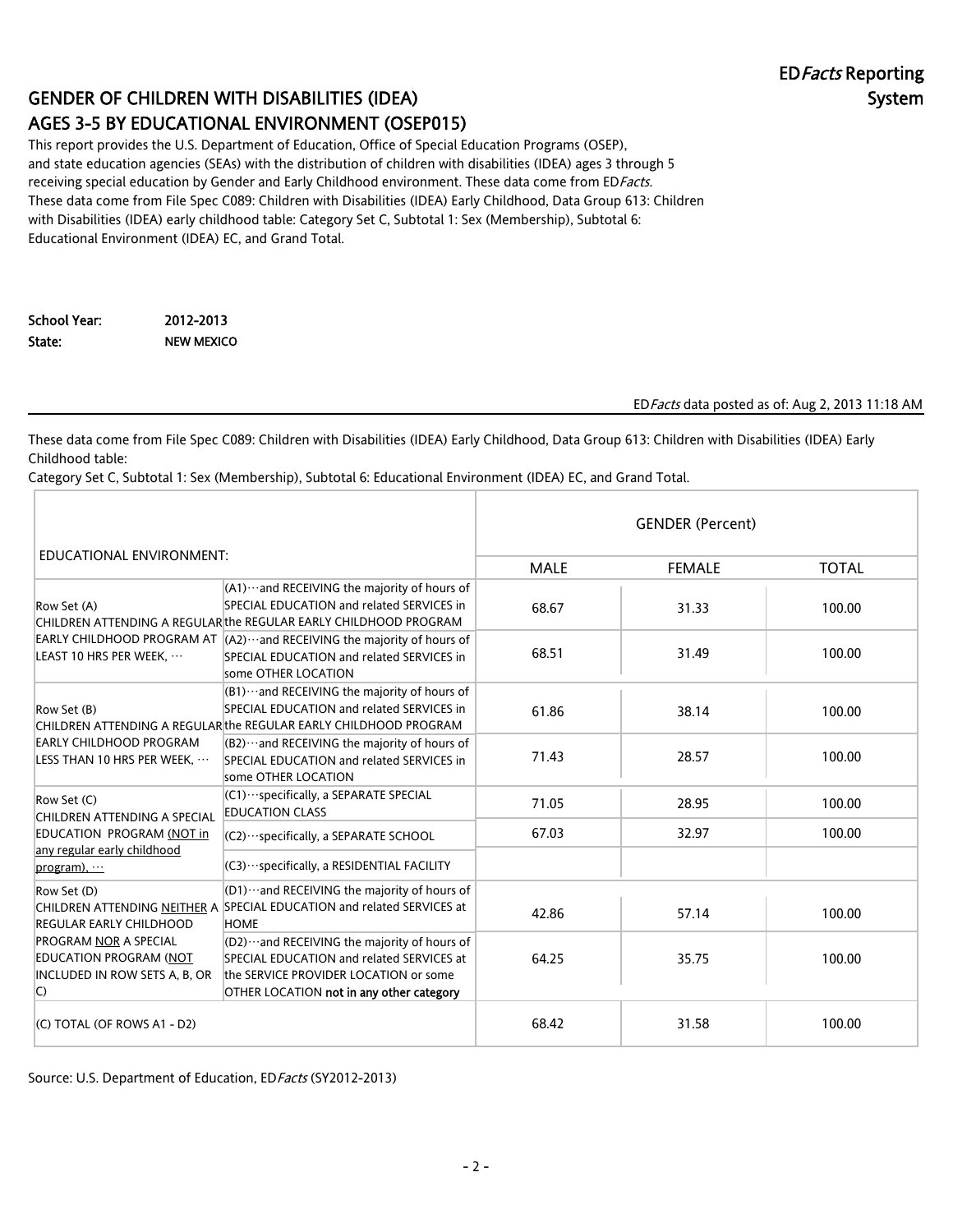## LIMITED ENGLISH PROFIENCY STATUS OF CHILDREN WITH DISABILITIES (IDEA) EDFacts Reporting System AGES 3-5 BY EDUCATIONAL ENVIRONMENT (OSEP016)

This report provides the U.S. Department of Education, Office of Special Education Programs (OSEP), and state education agencies(SEAs) with the distribution of children with disabilities (IDEA) ages 3 through 5 receiving special education by Limited English Proficiency (LEP) Status and Early Childhood Environment. These data come from ED Facts.

| School Year: | 2012-2013         |
|--------------|-------------------|
| State:       | <b>NEW MEXICO</b> |

EDFacts data posted as of: Aug 2, 2013 11:21 AM

These data come from File Spec C089 Children with Disabilities (IDEA) Early Childhood, Data Group 613: Children with Disabilities (IDEA) Early Childhood table: Category Set D, Subtotal 5: LEP Status (Both), Subtotal 6: Educational Environment (IDEA) EC, and Grand Total.

| <b>EDUCATIONAL ENVIRONMENT:</b>                                                                                                          |                                                                                                                                                                                   |              |                | LIMITED ENGLISH PROFECIENCY STATUS |
|------------------------------------------------------------------------------------------------------------------------------------------|-----------------------------------------------------------------------------------------------------------------------------------------------------------------------------------|--------------|----------------|------------------------------------|
|                                                                                                                                          |                                                                                                                                                                                   | <b>YES</b>   | <b>NO</b>      | <b>TOTAL</b>                       |
| Row Set (A)<br>CHILDREN ATTENDING A<br>REGULAR EARLY<br><b>CHILDHOOD</b>                                                                 | (A1) ··· and RECEIVING the majority of hours of SPECIAL<br>EDUCATION AND RELATED SERVICES in the REGULAR EARLY<br><b>CHILDHOOD PROGRAM</b>                                        | 42           | 1,774          | 1,816                              |
| PROGRAM AT LEAST 10 HRS<br>PER WEEK,                                                                                                     | (A2) ··· and RECEVING the majority of hours of SPECIAL<br>EDUCATION AND RELATED SERVICES in some OTHER<br>LOCATION                                                                | $\mathbf{1}$ | 361            | 362                                |
| Row Set (B)<br>CHILDREN ATTENDING A<br><b>REGULAR EARLY</b><br><b>CHILDHOOD</b>                                                          | (B1) ··· and RECEIVING the majority of hours of SPECIAL<br>EDUCATION AND RELATED SERVICES in the REGULAR EARLY<br><b>CHILDHOOD PROGRAM</b>                                        |              | 189            | 194                                |
| PROGRAM LESS THAN 10<br><b>HRS</b><br>PER WEEK,                                                                                          | (B2) ··· and RECEVING the majority of hours of SPECIAL<br>EDUCATION AND RELATED SERVICES in some OTHER<br>LOCATION                                                                | $\mathbf{1}$ | 55             | 56                                 |
| Row Set (C)                                                                                                                              | (C1) ··· specifically, a SEPARATE SPECIAL EDUCATION CLASS                                                                                                                         | 6            | 1,189          | 1,195                              |
| CHILDREN ATTENDING A<br>SPECIAL EDUCATION                                                                                                | (C2) ··· specifically, a SEPARATE SCHOOL                                                                                                                                          | 1            | 463            | 464                                |
| PROGRAM (NOT in any<br>regular<br>early childhood program),                                                                              | (C3) ··· specifically, a RESIDENTIAL FACILITY                                                                                                                                     | $\Omega$     | $\mathbf{0}$   | 0                                  |
| Row Set (D)<br><b>CHILDREN ATTENDING</b>                                                                                                 | (D1) ··· and RECEIVING the majority of hours of SPECIAL<br>EDUCATION and related SERVICES at HOME                                                                                 | $\mathbf{0}$ | $\overline{7}$ | $\overline{7}$                     |
| NEITHER A REGULAR EARLY<br>CHILDHOOD PROGRAM<br><b>NOR A</b><br>SPECIAL EDUCATION<br>PROGRAM (NOT INCLUDED<br>IN<br>ROW SETS A, B, OR C) | (D2) ··· and RECEIVING the majority of hours of SPECIAL<br>EDUCATION and related SERVICES at the SERVICE PROVIDER<br>LOCATION or some OTHER LOCATION not in any other<br>category | $\Omega$     | 400            | 400                                |
| (C) TOTAL (OF ROWS A1 - D2)                                                                                                              |                                                                                                                                                                                   | 56           | 4,438          | 4,494                              |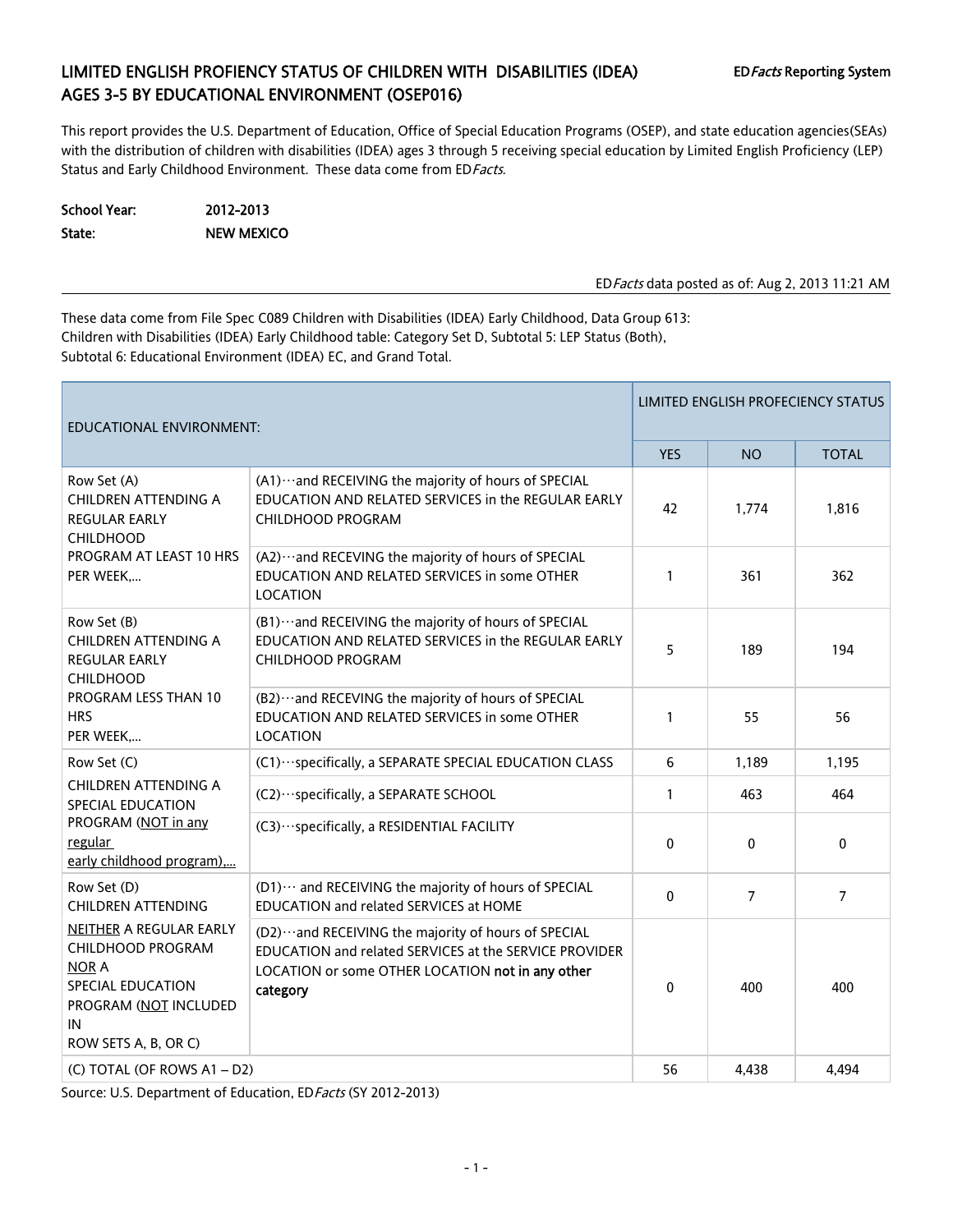## LIMITED ENGLISH PROFIENCY STATUS OF CHILDREN WITH DISABILITIES (IDEA) EDFacts Reporting System AGES 3-5 BY EDUCATIONAL ENVIRONMENT (OSEP016)

This report provides the U.S. Department of Education, Office of Special Education Programs (OSEP), and state education agencies(SEAs) with the distribution of children with disabilities (IDEA) ages 3 through 5 receiving special education by Limited English Proficiency (LEP) Status and Early Childhood Environment. These data come from ED Facts.

School Year: 2012-2013 State: NEW MEXICO

EDFacts data posted as of: Aug 2, 2013 11:21 AM

These data come from File Spec C089 Children with Disabilities (IDEA) Early Childhood, Data Group 613: Children with Disabilities (IDEA) Early Childhood table: Category Set D, Subtotal 5: LEP Status (Both), Subtotal 6: Educational Environment (IDEA) EC, and Grand Total.

| EDUCATIONAL ENVIRONMENT:                                                                                                                                             |                                                                                                                                                                                   | LIMITED ENGLISH PROFECIENCY STATUS (PERCENT) |           |              |  |  |
|----------------------------------------------------------------------------------------------------------------------------------------------------------------------|-----------------------------------------------------------------------------------------------------------------------------------------------------------------------------------|----------------------------------------------|-----------|--------------|--|--|
|                                                                                                                                                                      |                                                                                                                                                                                   | <b>YES</b>                                   | <b>NO</b> | <b>TOTAL</b> |  |  |
| Row Set (A)<br><b>CHILDREN ATTENDING A</b><br><b>REGULAR EARLY</b>                                                                                                   | (A1) ··· and RECEIVING the majority of hours of SPECIAL<br>EDUCATION AND RELATED SERVICES in the REGULAR EARLY<br>CHILDHOOD PROGRAM                                               | 2.31                                         | 97.69     | 100.00       |  |  |
| CHILDHOOD PROGRAM<br>AT LEAST 10 HRS PER<br>WEEK, $\cdots$                                                                                                           | (A2) ··· and RECEVING the majority of hours of SPECIAL<br>EDUCATION AND RELATED SERVICES in some OTHER<br><b>LOCATION</b>                                                         | 0.28                                         | 99.72     | 100.00       |  |  |
| Row Set (B)<br>CHILDREN ATTENDING A<br><b>REGULAR EARLY</b>                                                                                                          | (B1) ··· and RECEIVING the majority of hours of SPECIAL<br>EDUCATION AND RELATED SERVICES in the REGULAR EARLY<br>CHILDHOOD PROGRAM                                               |                                              | 97.42     | 100.00       |  |  |
| CHILDHOOD PROGRAM<br>LESS THAN 10 HRS PER<br>WEEK, $\cdots$                                                                                                          | (B2) ··· and RECEVING the majority of hours of SPECIAL<br>EDUCATION AND RELATED SERVICES in some OTHER<br><b>LOCATION</b>                                                         | 1.79                                         | 98.21     | 100.00       |  |  |
| Row Set (C)                                                                                                                                                          | (C1) ··· specifically, a SEPARATE SPECIAL EDUCATION CLASS                                                                                                                         | 0.5                                          | 99.5      | 100.00       |  |  |
| CHILDREN ATTENDING A<br>SPECIAL EDUCATION                                                                                                                            | (C2) · · · specifically, a SEPARATE SCHOOL                                                                                                                                        | 0.22                                         | 99.78     | 100.00       |  |  |
| PROGRAM (NOT in any<br>regular early childhood<br>program), $\cdots$                                                                                                 | (C3) ··· specifically, a RESIDENTIAL FACILITY                                                                                                                                     |                                              |           |              |  |  |
| Row Set (D)<br><b>CHILDREN ATTENDING</b>                                                                                                                             | (D1) ··· and RECEIVING the majority of hours of SPECIAL<br>EDUCATION and related SERVICES at HOME                                                                                 | 0                                            | 100       | 100.00       |  |  |
| <b>NEITHER A REGULAR</b><br><b>EARLY CHILDHOOD</b><br><b>PROGRAM NOR A</b><br><b>SPECIAL EDUCATION</b><br>PROGRAM (NOT<br><b>INCLUDED IN ROW SETS</b><br>A, B, OR C) | (D2) ··· and RECEIVING the majority of hours of SPECIAL<br>EDUCATION and related SERVICES at the SERVICE PROVIDER<br>LOCATION or some OTHER LOCATION not in any other<br>category | 0                                            | 100       | 100.00       |  |  |
| (C) TOTAL (OF ROWS A1-D2)                                                                                                                                            |                                                                                                                                                                                   | 1.25                                         | 98.75     | 100.00       |  |  |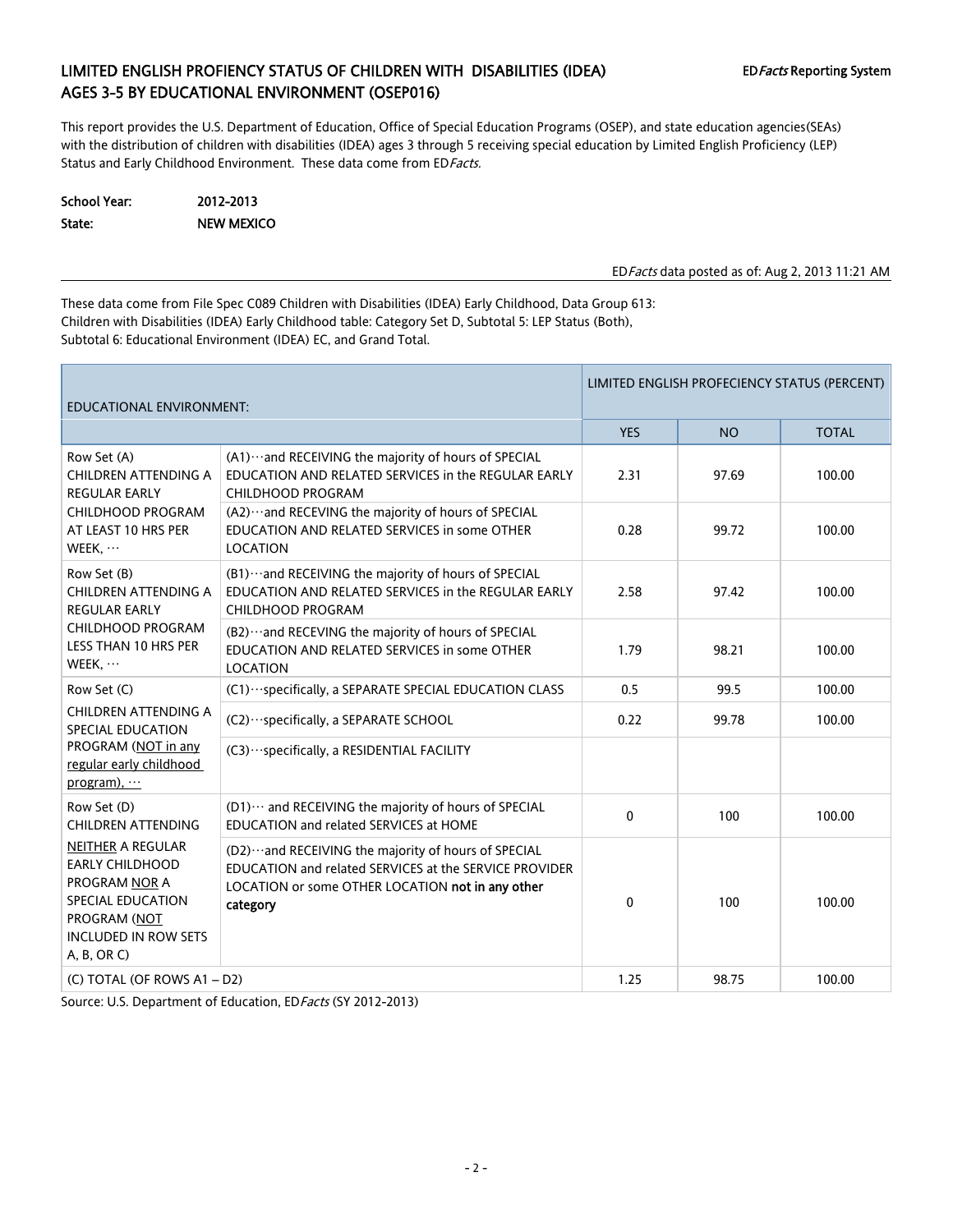This report provides the U.S. Department of Education, Office of Special Education Programs (OSEP), and state education agencies (SEAs) with the distribution of Children with Disabilities (IDEA) ages 6 through 21 receiving special education by disability, educational environment, and age group. These data come from ED Facts.

School Year: 2012-2013 State: NEW MEXICO

#### EDFacts data posted as of: Aug 2, 2013 11:27:54 AM

These data come from File Spec C002: Children with Disabilities (IDEA) School Age. This is data group 74; Children with Disabilities (IDEA) School Age Table: Category Set B and Subtotal 7; Age (School Age) by Educational Environment (IDEA) SA.

| <b>Disability Category</b>         | Inside regular class 80% or more<br>of the day |           |           |              | Inside regular class 40% through 79%<br>of day |           | Inside regular class less than 40%<br>of day |           |           |  |
|------------------------------------|------------------------------------------------|-----------|-----------|--------------|------------------------------------------------|-----------|----------------------------------------------|-----------|-----------|--|
|                                    | $6 - 11$                                       | $12 - 17$ | $18 - 21$ | $6 - 11$     | $12 - 17$                                      | $18 - 21$ | $6 - 11$                                     | $12 - 17$ | $18 - 21$ |  |
| Intellectual disability            | 59                                             | 60        | 81        | 165          | 228                                            | 33        | 394                                          | 669       | 191       |  |
| Hearing impairment                 | 108                                            | 101       | 14        | 59           | 60                                             | 4         | 32                                           | 34        | 6         |  |
| Speech or language impairment      | 6,421                                          | 837       | 23        | 820          | 366                                            | 20        | 388                                          | 175       | 16        |  |
| Visual impairment                  | 32                                             | 41        |           | 18           | 25                                             | 2         | 25                                           | 14        | 5         |  |
| <b>Emotional disturbance</b>       | 200                                            | 436       | 63        | 124          | 285                                            | 31        | 259                                          | 471       | 48        |  |
| Orthopedic impairment              | 79                                             | 55        | 12        | 26           | 14                                             | 2         | 31                                           | 19        | 6         |  |
| Other health impairment            | 695                                            | 981       | 73        | 500          | 520                                            | 45        | 340                                          | 369       | 42        |  |
| Specific learning disability       | 2,706                                          | 5,488     | 566       | 2,932        | 3,638                                          | 288       | 990                                          | 1,847     | 161       |  |
| Deaf-blindness                     | 1                                              | 0         | 0         | $\mathbf{0}$ | 0                                              | 0         | 0                                            | 0         | 2         |  |
| Multiple disabilities              | 32                                             | 19        | 10        | 41           | 40                                             | 7         | 236                                          | 242       | 129       |  |
| Autism                             | 285                                            | 207       | 32        | 199          | 150                                            | 17        | 474                                          | 345       | 64        |  |
| Traumatic brain injury             | 21                                             | 35        | 4         | 23           | 28                                             | 5         | 28                                           | 22        | 8         |  |
| Developmental Delay <sup>(1)</sup> | 1,409                                          |           |           | 643          |                                                |           | 570                                          |           |           |  |
| Total                              | 12,048                                         | 8,260     | 879       | 5,550        | 5,354                                          | 454       | 3,767                                        | 4,207     | 678       |  |

Child counts by disability category and age groups for ages 6 through 21 and educational environment

Source: U.S. Department of Education, ED Facts (SY2012-2013)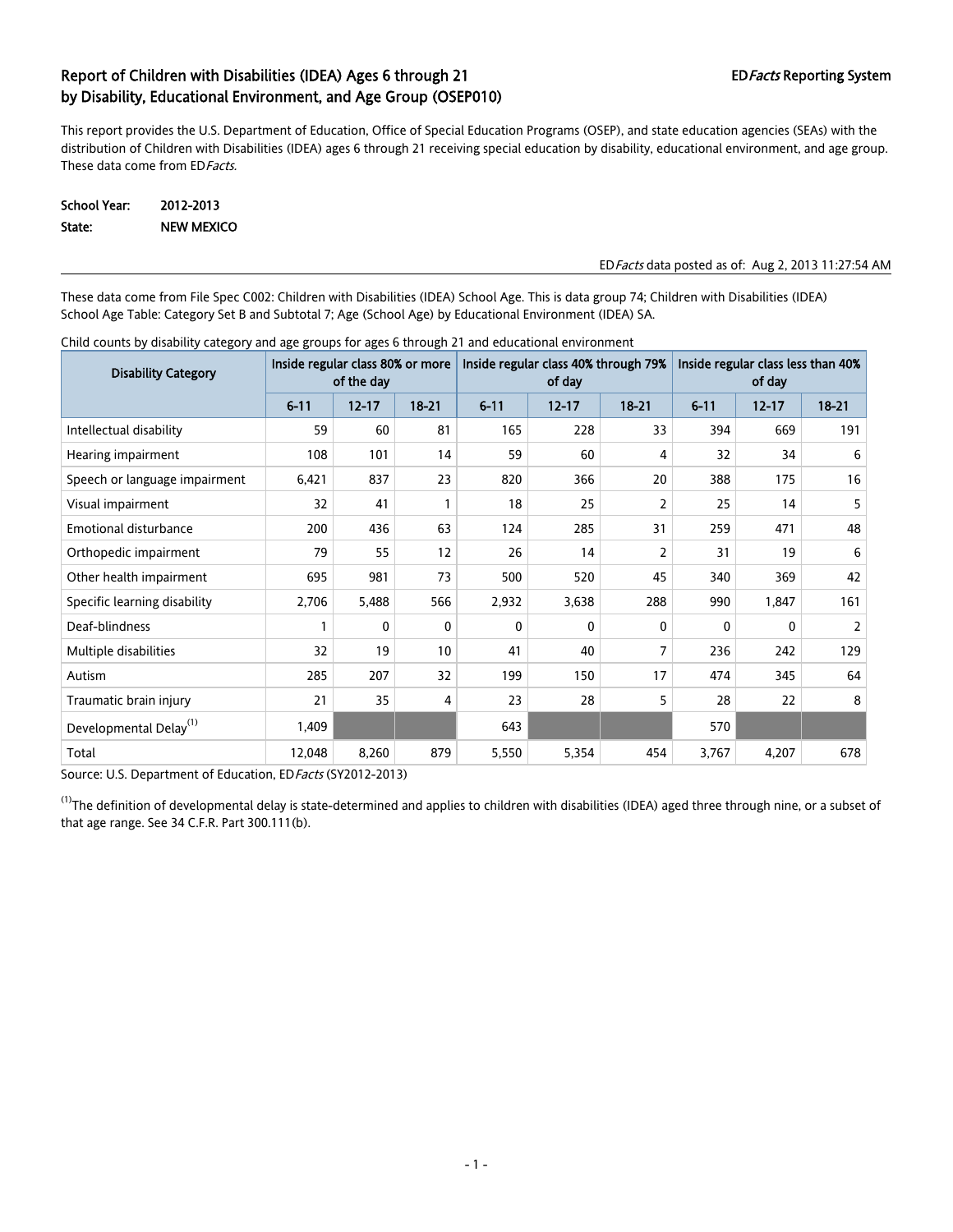This report provides the U.S. Department of Education, Office of Special Education Programs (OSEP), and state education agencies (SEAs) with the distribution of Children with Disabilities (IDEA) ages 6 through 21 receiving special education by disability, educational environment, and age group. These data come from ED Facts.

| School Year: | 2012-2013         |
|--------------|-------------------|
| State:       | <b>NEW MEXICO</b> |

#### EDFacts data posted as of: Aug 2, 2013 11:27:54 AM

These data come from File Spec C002: Children with Disabilities (IDEA) School Age. This is data group 74; Children with Disabilities (IDEA) School Age Table: Category Set B and Subtotal 7; Age (School Age) by Educational Environment (IDEA) SA.

| <b>Disability Category</b>         | Separate School |                | <b>Residential Facility</b> |                |                | Homebound / Hospital |                |                          |              |
|------------------------------------|-----------------|----------------|-----------------------------|----------------|----------------|----------------------|----------------|--------------------------|--------------|
|                                    | $6 - 11$        | $12 - 17$      | $18 - 21$                   | $6 - 11$       | $12 - 17$      | $18 - 21$            | $6 - 11$       | $12 - 17$                | $18 - 21$    |
| Intellectual disability            | 0               | $\overline{2}$ | 1                           | $\Omega$       | $\overline{2}$ | 0                    | 1              | 7                        | 1            |
| Hearing impairment                 | 30              | 35             | 21                          | 1              | 1              | $\mathbf{0}$         | $\mathbf{0}$   | $\mathbf{0}$             | $\mathbf{0}$ |
| Speech or language impairment      | 5               | 1              | $\mathbf{0}$                | $\Omega$       | 0              | $\mathbf{0}$         | 1              | 3                        | $\mathbf{0}$ |
| Visual impairment                  | 8               | 2              | 3                           | $\Omega$       | 0              | 0                    | $\Omega$       | $\Omega$                 | 0            |
| <b>Emotional disturbance</b>       | 3               | 13             | 1                           | 21             | 34             | $\overline{2}$       | 1              | 17                       | $\mathbf{0}$ |
| Orthopedic impairment              | $\overline{2}$  | 1              | $\mathbf{0}$                | $\Omega$       | 0              | 0                    | $\Omega$       | $\overline{\phantom{a}}$ | 1            |
| Other health impairment            | 7               | 6              | 1                           | $\overline{2}$ | 9              | 1                    | 17             | 11                       | 4            |
| Specific learning disability       | $\mathbf{0}$    | 33             | 4                           | $\overline{2}$ | 10             | 2                    | 3              | 17                       | 3            |
| Deaf-blindness                     | $\mathbf{0}$    | 1              | 2                           | $\mathbf{0}$   | $\mathbf{0}$   | 0                    | $\Omega$       | $\Omega$                 | $\mathbf{0}$ |
| Multiple disabilities              | 11              | 10             | 4                           | $\overline{2}$ | 3              | 0                    | 14             | 19                       | 10           |
| Autism                             | 0               | 1              | $\mathbf{0}$                | 3              | 4              | 0                    | $\overline{2}$ | 1                        | 1            |
| Traumatic brain injury             | $\overline{2}$  | 0              | $\mathbf{0}$                | $\mathbf{0}$   | $\mathbf{0}$   | $\mathbf{0}$         | 3              | 1                        | $\mathbf{0}$ |
| Developmental Delay <sup>(1)</sup> | 3               |                |                             | $\overline{4}$ |                |                      | 3              |                          |              |
| Total                              | 71              | 105            | 37                          | 35             | 63             | 5                    | 45             | 78                       | 20           |

Child counts by disability category and age groups for ages 6 through 21 and educational environment

Source: U.S. Department of Education, ED Facts (SY2012-2013)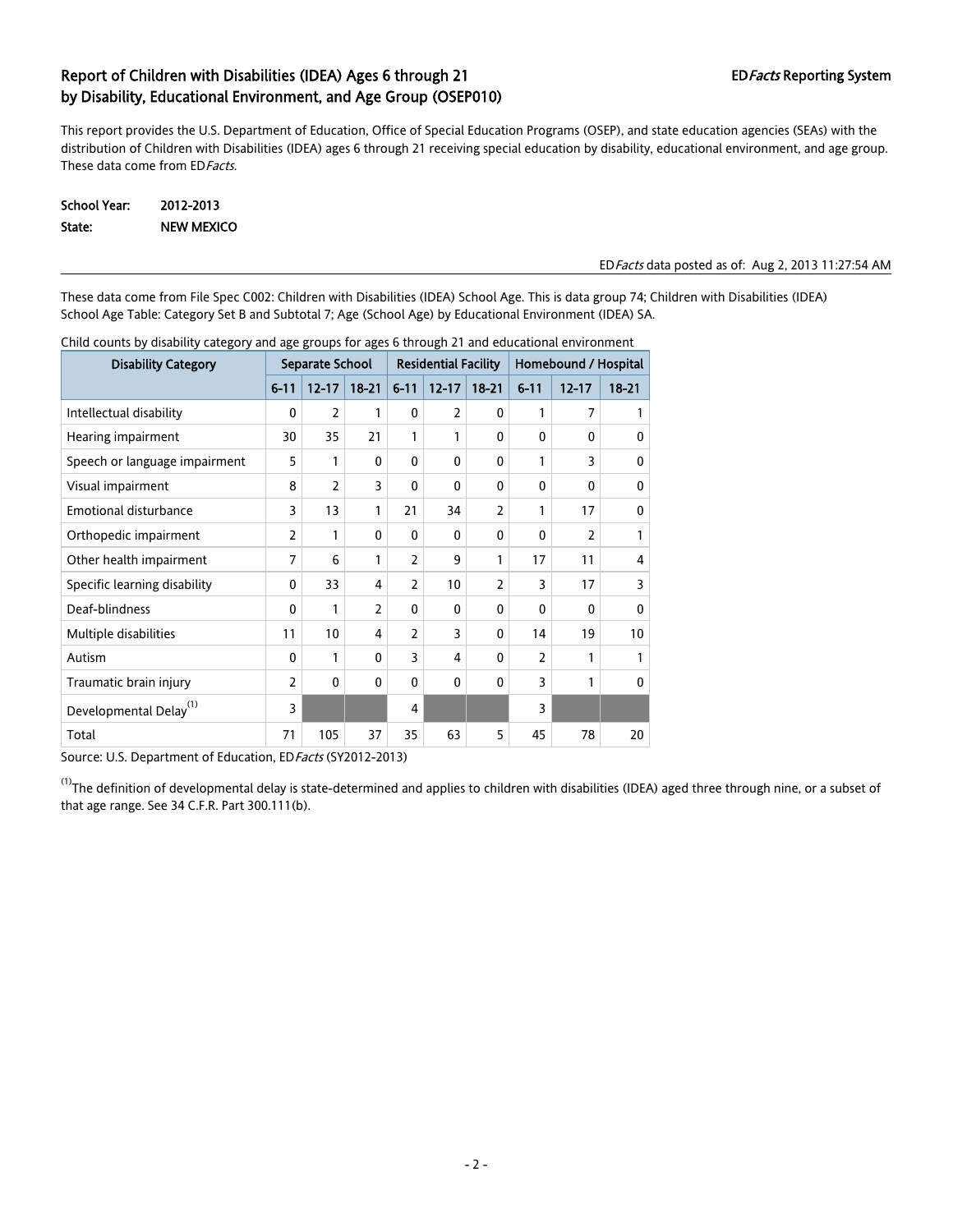This report provides the U.S. Department of Education, Office of Special Education Programs (OSEP), and state education agencies (SEAs) with the distribution of Children with Disabilities (IDEA) ages 6 through 21 receiving special education by disability, educational environment, and age group. These data come from ED Facts.

| School Year: | 2012-2013         |
|--------------|-------------------|
| State:       | <b>NEW MEXICO</b> |

#### EDFacts data posted as of: Aug 2, 2013 11:27:54 AM

These data come from File Spec C002: Children with Disabilities (IDEA) School Age. This is data group 74; Children with Disabilities (IDEA) School Age Table: Category Set B and Subtotal 7; Age (School Age) by Educational Environment (IDEA) SA.

| <b>Disability Category</b>         | <b>Correctional Facilities</b> |              |              | Parentally placed in private schools |           |                |  |
|------------------------------------|--------------------------------|--------------|--------------|--------------------------------------|-----------|----------------|--|
|                                    | $6 - 11$                       | $12 - 17$    | $18 - 21$    | $6 - 11$                             | $12 - 17$ | $18 - 21$      |  |
| Intellectual disability            | 0                              | 1            | $\mathbf{0}$ | 0                                    | 0         | $\mathbf{0}$   |  |
| Hearing impairment                 | 0                              | $\mathbf{0}$ | $\mathbf{0}$ | 1                                    | 3         | 0              |  |
| Speech or language impairment      | 0                              | $\mathbf{0}$ | 3            | 97                                   | 8         | 1              |  |
| Visual impairment                  | 0                              | 0            | $\mathbf{0}$ | 0                                    | 1         | 0              |  |
| Emotional disturbance              | 0                              | 22           | 7            | 0                                    | 3         | 0              |  |
| Orthopedic impairment              | 0                              | 0            | $\mathbf{0}$ | 0                                    | $\Omega$  | 1              |  |
| Other health impairment            | 0                              | 9            | 5            | 9                                    | 8         | 0              |  |
| Specific learning disability       | 0                              | 27           | 34           | 24                                   | 55        | 2              |  |
| Deaf-blindness                     | 0                              | 0            | $\mathbf{0}$ | 0                                    | 0         | $\mathbf{0}$   |  |
| Multiple disabilities              | 0                              | 0            | $\mathbf{0}$ | 1                                    | 0         | 0              |  |
| Autism                             | 0                              | 1            | 1            | 9                                    | 1         | $\overline{2}$ |  |
| Traumatic brain injury             | 0                              | $\mathbf{0}$ | $\mathbf{0}$ | 0                                    | 0         | 0              |  |
| Developmental Delay <sup>(1)</sup> | 0                              |              |              | 12                                   |           |                |  |
| Total                              | 0                              | 60           | 50           | 153                                  | 79        | 6              |  |

Child counts by disability category and age groups for ages 6 through 21 and educational environment

Source: U.S. Department of Education, ED Facts (SY2012-2013)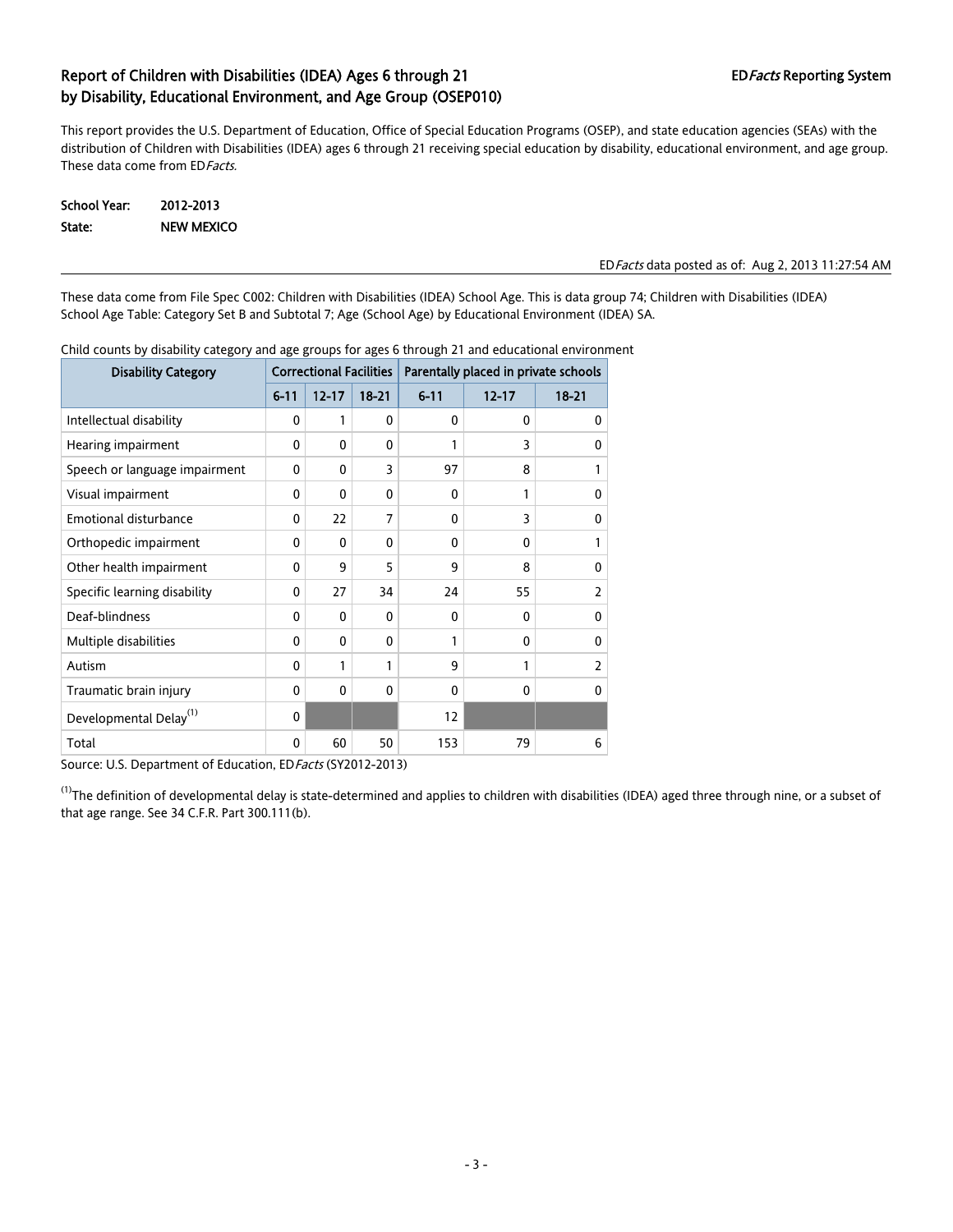This report provides the U.S. Department of Education, Office of Special Education Programs (OSEP), and state education agencies (SEAs) with the distribution of Children with Disabilities (IDEA) ages 6 through 21 receiving special education by disability, educational environment, and age group. These data come from ED Facts.

| School Year: | 2012-2013         |
|--------------|-------------------|
| State:       | <b>NEW MEXICO</b> |

#### EDFacts data posted as of: Aug 2, 2013 11:27:54 AM

These data come from File Spec C002: Children with Disabilities (IDEA) School Age. This is data group 74; Children with Disabilities (IDEA) School Age Table: Category Set B and Subtotal 7; Age (School Age) by Educational Environment (IDEA) SA.

| <b>Disability Category</b>         | Age 6-11 | Age 12-17 | Age 18-21 | <b>Total</b> |
|------------------------------------|----------|-----------|-----------|--------------|
| Intellectual disability            | 619      | 969       | 307       | 1,895        |
| Hearing impairment                 | 231      | 234       | 45        | 510          |
| Speech or language impairment      | 7,732    | 1,390     | 63        | 9,185        |
| Visual impairment                  | 83       | 83        | 11        | 177          |
| <b>Emotional disturbance</b>       | 608      | 1,281     | 152       | 2,041        |
| Orthopedic impairment              | 138      | 91        | 22        | 251          |
| Other health impairment            | 1,570    | 1,913     | 171       | 3,654        |
| Specific learning disability       | 6,657    | 11,115    | 1,060     | 18,832       |
| Deaf-blindness                     | 1        | 1         | 4         | 6            |
| Multiple disabilities              | 337      | 333       | 160       | 830          |
| Autism                             | 972      | 710       | 117       | 1,799        |
| Traumatic brain injury             | 77       | 86        | 17        | 180          |
| Developmental Delay <sup>(1)</sup> | 2,644    |           |           | 2,644        |
| Total                              | 21,669   | 18,206    | 2,129     | 42,004       |

Child counts by disability category and age groups.

Source: U.S. Department of Education, ED Facts (SY2012-2013)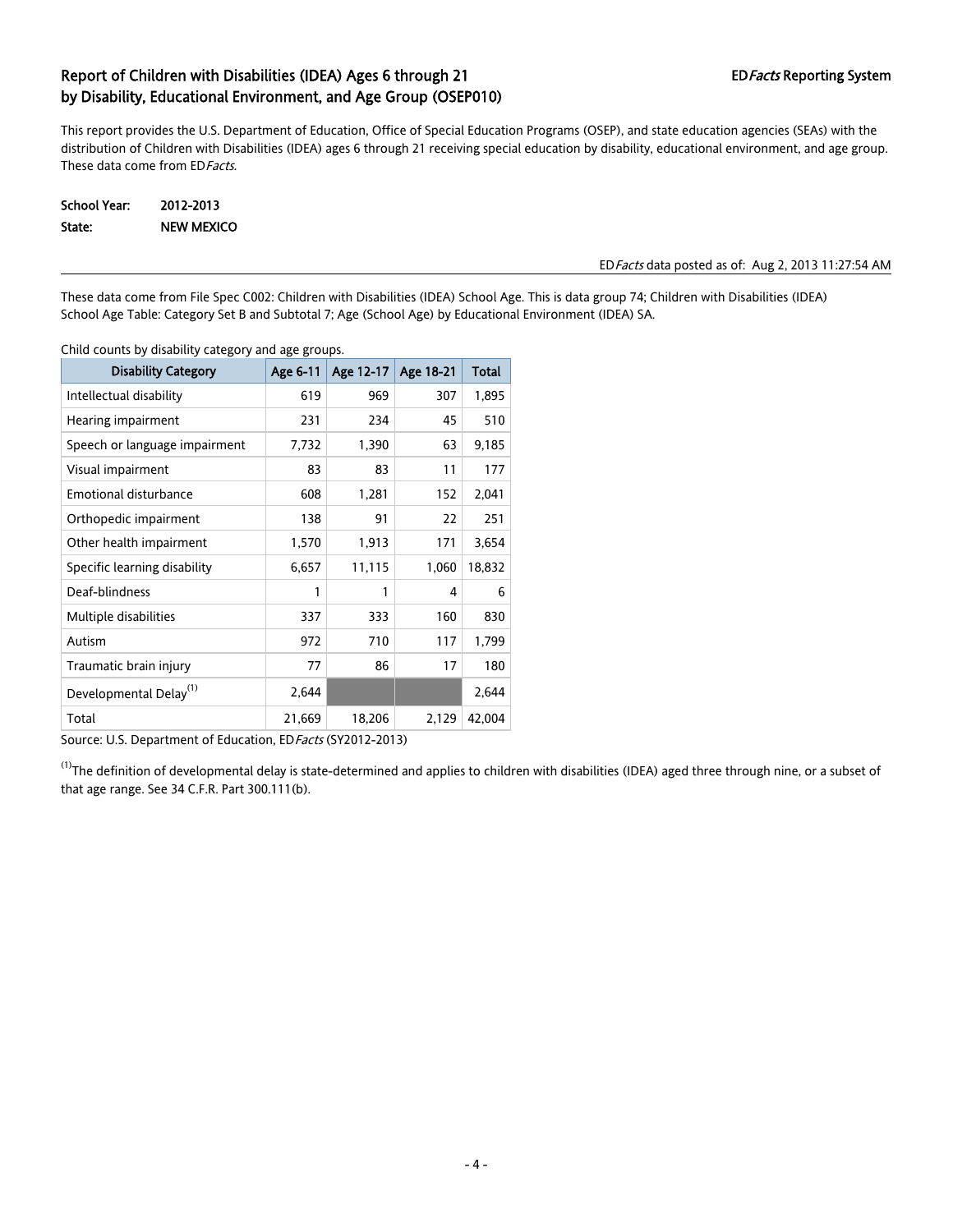This report provides the U.S. Department of Education, Office of Special Education Programs (OSEP), and state education agencies (SEAs) with the distribution of Children with Disabilities (IDEA) ages 6 through 21 receiving special education by disability, educational environment, and age group. These data come from ED Facts.

#### School Year: 2012-2013 State: NEW MEXICO

#### EDFacts data posted as of: Aug 2, 2013 11:27:54 AM

These data come from File Spec C002: Children with Disabilities (IDEA) School Age. This is data group 74; Children with Disabilities (IDEA) School Age Table: Subtotal 3; Disability Category (IDEA) and Subtotal 6: Subtotal by Educational Environment (IDEA) SA.

| <b>Disability Category</b>         | Inside<br>regular<br>class<br>80% or<br>more of<br>day | Inside<br>regular<br>class 40-<br>79% of<br>day | Inside<br>regular<br>class<br>less than<br>40% of<br>dav | <b>Separate</b><br>school<br>(Percent) (Percent) (Percent) (Percent) | <b>Residential</b><br>facility<br>(Percent) | <b>Homebound</b><br>/ Hospital<br>(Percent) | Correctional<br>facilities<br>(Percent) | Parentally<br>placed in<br>private<br>schools<br>(Percent) |
|------------------------------------|--------------------------------------------------------|-------------------------------------------------|----------------------------------------------------------|----------------------------------------------------------------------|---------------------------------------------|---------------------------------------------|-----------------------------------------|------------------------------------------------------------|
| Intellectual disability            | 0.94                                                   | 3.75                                            | 14.49                                                    | 1.41                                                                 | 1.94                                        | 6.29                                        | 0.91                                    | 0.00                                                       |
| Hearing impairment                 | 1.05                                                   | 1.08                                            | 0.83                                                     | 40.38                                                                | 1.94                                        | 0.00                                        | 0.00                                    | 1.68                                                       |
| Speech or language impairment      | 34.37                                                  | 10.62                                           | 6.69                                                     | 2.82                                                                 | 0.00                                        | 2.80                                        | 2.73                                    | 44.54                                                      |
| Visual impairment                  | 0.35                                                   | 0.40                                            | 0.51                                                     | 6.10                                                                 | 0.00                                        | 0.00                                        | 0.00                                    | 0.42                                                       |
| Emotional disturbance              | 3.30                                                   | 3.87                                            | 8.99                                                     | 7.98                                                                 | 55.34                                       | 12.59                                       | 26.36                                   | 1.26                                                       |
| Orthopedic impairment              | 0.69                                                   | 0.37                                            | 0.65                                                     | 1.41                                                                 | 0.00                                        | 2.10                                        | 0.00                                    | 0.42                                                       |
| Other health impairment            | 8.26                                                   | 9.38                                            | 8.68                                                     | 6.57                                                                 | 11.65                                       | 22.38                                       | 12.73                                   | 7.14                                                       |
| Specific learning disability       | 41.35                                                  | 60.38                                           | 34.65                                                    | 17.37                                                                | 13.59                                       | 16.08                                       | 55.45                                   | 34.03                                                      |
| Deaf-blindness                     | 0.00                                                   | 0.00                                            | 0.02                                                     | 1.41                                                                 | 0.00                                        | 0.00                                        | 0.00                                    | 0.00                                                       |
| Multiple disabilities              | 0.29                                                   | 0.77                                            | 7.02                                                     | 11.74                                                                | 4.85                                        | 30.07                                       | 0.00                                    | 0.42                                                       |
| Autism                             | 2.47                                                   | 3.22                                            | 10.21                                                    | 0.47                                                                 | 6.80                                        | 2.80                                        | 1.82                                    | 5.04                                                       |
| Traumatic brain injury             | 0.28                                                   | 0.49                                            | 0.67                                                     | 0.94                                                                 | 0.00                                        | 2.80                                        | 0.00                                    | 0.00                                                       |
| Developmental Delay <sup>(1)</sup> | 6.65                                                   | 5.66                                            | 6.59                                                     | 1.41                                                                 | 3.88                                        | 2.10                                        | 0.00                                    | 5.04                                                       |
| Total                              | 100.00                                                 | 100.00                                          | 100.00                                                   | 100.00                                                               | 100.00                                      | 100.00                                      | 100.00                                  | 100.00                                                     |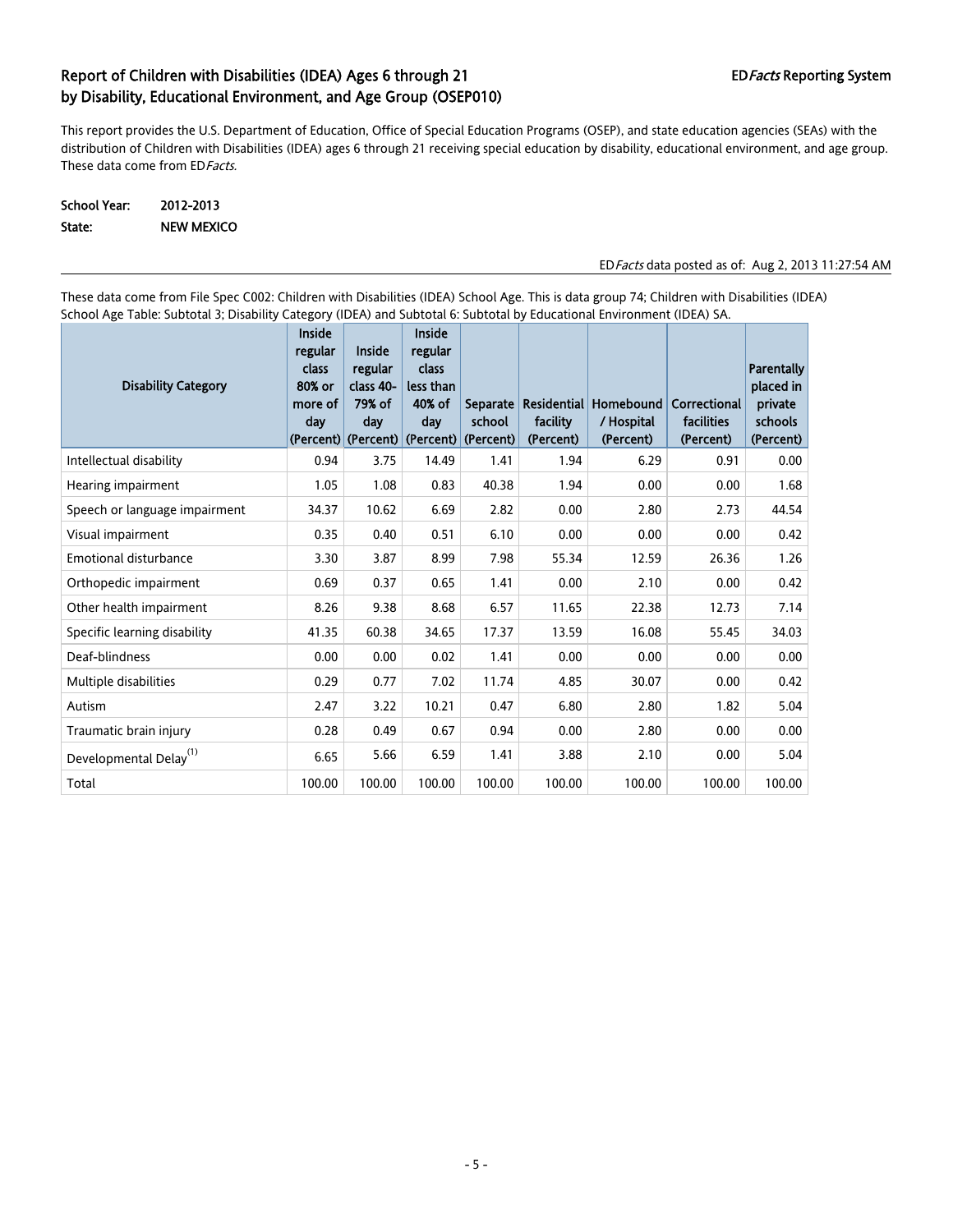#### Report of Children with Disabilities (IDEA) Ages 6 through 21 by Race Ethnicity and Educational Environment (OSEP012) EDFacts Reporting System

This report provides the U.S. Department of Education, Office of Special Education Programs (OSEP) and state education agencies (SEAs) with the distribution of children with disabilities (IDEA) ages 6 through 21 receiving by race ethnicity and educational environment (IDEA) SA. These data come from EDFacts.

| School Year: | 2012-2013         |
|--------------|-------------------|
| State:       | <b>NEW MEXICO</b> |

EDFacts data posted as of: Aug 2, 2013 11:32 AM

These data come from File Spec C002: Children with Disabilities (IDEA) School Age, Data Group 74; Children with Disabilities (IDEA) School Age Table: Category Set C, Subtotal 4; Racial Ethnic, Subtotal 6: Educational Environment (IDEA) SA, and Grand Total.

#### Counts of children with disabilities (IDEA) by educational environment and Race Ethnicity for ages 6 through 21

| <b>Educational Environment</b>              | Hispanic / Latino | American Indian or Alaska Native | Asian        | <b>Black or African American</b> | Native Hawaiian or other Pacific Islander | White  | Two or more races | Total  |
|---------------------------------------------|-------------------|----------------------------------|--------------|----------------------------------|-------------------------------------------|--------|-------------------|--------|
| Inside regular class 80% or more of the day | 11,912            | 2,723                            | 127          | 411                              |                                           | 5,809  | 205               | 21,187 |
| Inside regular class 40% through 79% of day | 7,259             | 1.221                            | 65           | 288                              |                                           | 2,353  | 172               | 11,358 |
| Inside regular class less than 40% of day   | 5,565             | 708                              | 70           | 264                              |                                           | 1.867  | 178               | 8,652  |
| Separate School                             | 115               | 35                               |              |                                  |                                           | 54     |                   | 213    |
| <b>Residential Facility</b>                 |                   |                                  | $\mathbf{0}$ |                                  |                                           | 63     |                   | 103    |
| Homebound/Hospital                          | 81                | 12                               |              |                                  |                                           | 47     |                   | 143    |
| <b>Correctional Facilities</b>              | 77                |                                  | $\mathbf{0}$ |                                  |                                           | 21     |                   | 110    |
| Parentally Placed in Private Schools        | 71                | 41                               |              |                                  |                                           | 117    |                   | 238    |
| Total                                       | 25,111            | 4,752                            | 267          | 981                              |                                           | 10,331 | 562               | 42,004 |

Source: U.S. Department of Education, ED Facts (SY 2012-2013)

#### Percentages of children with disabilities (IDEA) by educational environments and Race Ethnicity for ages 6 through 21

| <b>Educational Environment</b>              | Hispanic /<br>Latino(Percent) | American Indian or Alaska<br>Native(Percent) | Asian(Percent) | <b>Black or African</b><br>American(Percent) | Native Hawaiian or OtherPacific<br>Islander(Percent) | White(Percent) | Two or more<br>races(Percent) | Total(Percent) |
|---------------------------------------------|-------------------------------|----------------------------------------------|----------------|----------------------------------------------|------------------------------------------------------|----------------|-------------------------------|----------------|
| Inside regular class 80% or more of the day | 56.22                         | 12.85                                        | 0.60           | 1.94                                         | 0.00                                                 | 27.42          | 0.97                          | 100.00         |
| Inside regular class 40% through 79% of day | 63.91                         | 10.75                                        | 0.57           | 2.54                                         | 0.00                                                 | 20.72          | 1.51                          | 100.00         |
| Inside regular class less than 40% of day   | 64.32                         | 8.18                                         | 0.81           | 3.05                                         | 0.00                                                 | 21.58          | 2.06                          | 100.00         |
| Separate School                             | 53.99                         | 16.43                                        | 0.47           | 2.82                                         | 0.00                                                 | 25.35          | 0.94                          | 100.00         |
| <b>Residential Facility</b>                 | 30.10                         | 5.83                                         | 0.00           | 2.91                                         | 0.00                                                 | 61.17          | 0.00                          | 100.00         |
| Homebound/Hospital                          | 56.64                         | 8.39                                         | 0.70           | 1.40                                         | 0.00                                                 | 32.87          | 0.00                          | 100.00         |
| <b>Correctional Facilities</b>              | 70.00                         | 5.45                                         | 0.00           | 4.55                                         | 0.00                                                 | 19.09          | 0.91                          | 100.00         |
| Parentally Placed in Private Schools        | 29.83                         | 17.23                                        | 1.26           | 0.84                                         | 0.00                                                 | 49.16          | 1.68                          | 100.00         |
| Total                                       | 59.78                         | 11.31                                        | 0.64           | 2.34                                         | 0.00                                                 | 24.60          | 1.34                          | 100.00         |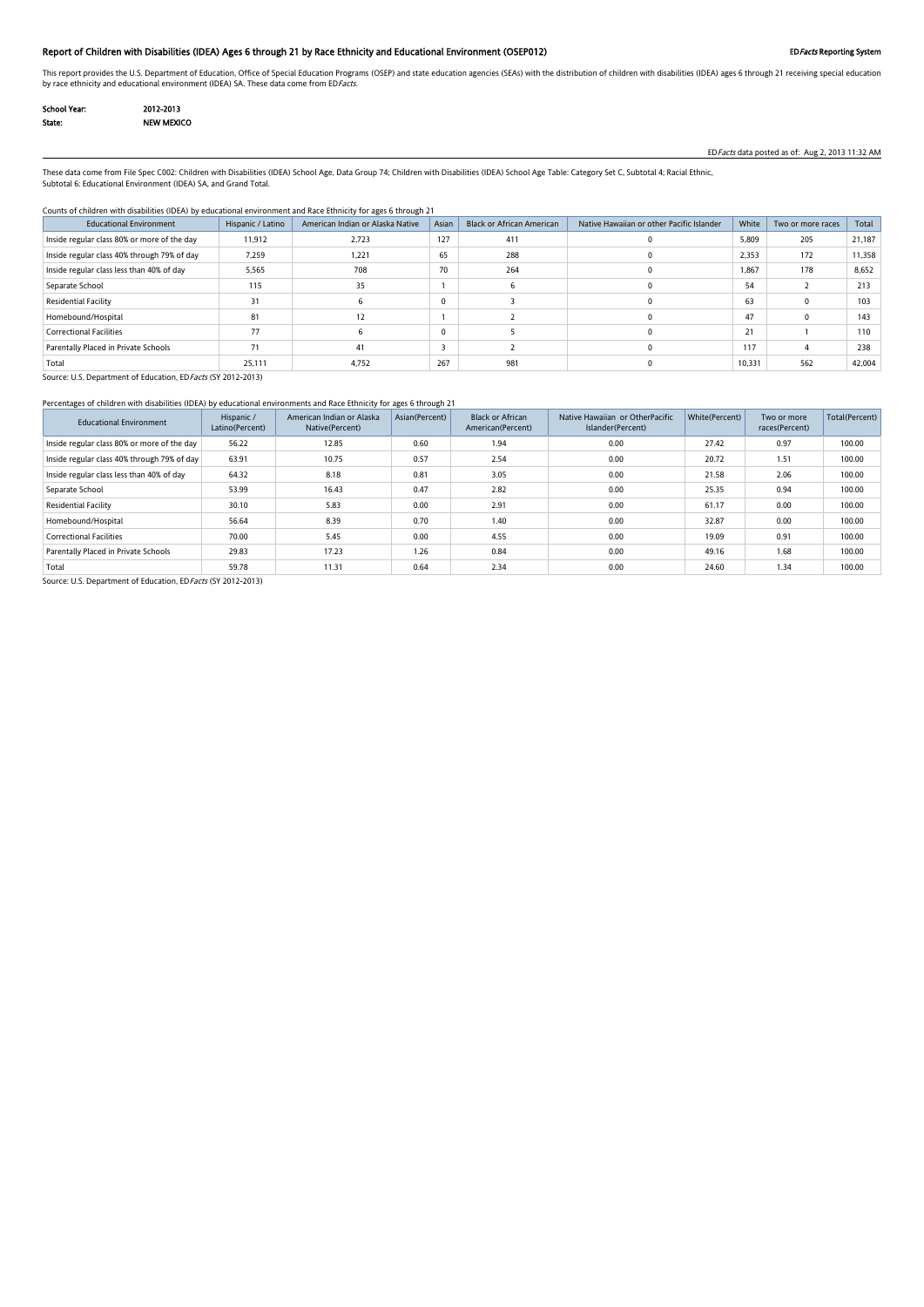## Report of Children with Disabilities (IDEA) Ages 6 through 21 EDFacts Reporting System by Educational Environment and Sex (Membership) (OSEP017)

This report provides the U.S. Department of Education, Office of Special Education Programs (OSEP), and state education agencies (SEAs) with the distribution of children with disabilities (IDEA) ages 6 through 21 receiving special education by Educational Environment (IDEA) SA and Sex (Membership). These data come from ED Facts.

School Year: 2012-2013 State: NEW MEXICO

#### EDFacts data posted as of: Aug 2, 2013 11:31 AM

These data come from File Spec C002: Children with Disabilities (IDEA) School Age, Data Group 74; Children with Disabilities (IDEA) School Age Table: Category Set D, Subtotal 1; Sex (Membership), Subtotal 6: Educational Environment (IDEA) SA, and Grand Total.

Child counts of children with disabilities (IDEA) for each educational environment by sex (membership) for ages 6 through 21

| Educational environment                     | Male   | Female | Total  |
|---------------------------------------------|--------|--------|--------|
| Inside regular class 80% or more of the day | 13,930 | 7,257  | 21,187 |
| Inside regular class 40% through 79% of day | 7.499  | 3,859  | 11,358 |
| Inside regular class less than 40% of day   | 5,943  | 2.709  | 8.652  |
| Separate School                             | 139    | 74     | 213    |
| Residential Facility                        | 84     | 19     | 103    |
| Homebound/Hospital                          | 97     | 46     | 143    |
| <b>Correctional Facilities</b>              | 98     | 12     | 110    |
| Parentally Placed in Private Schools        | 156    | 82     | 238    |
| Total                                       | 27.946 | 14.058 | 42.004 |

Source: U.S. Department of Education, ED Facts (SY 2012-2013)

Percentages of children with disabilities (IDEA) for each educational environment by sex (membership) for ages 6 through 21

| Educational environment                     | Male  | Female | Total  |
|---------------------------------------------|-------|--------|--------|
| Inside regular class 80% or more of the day | 65.75 | 34.25  | 100.00 |
| Inside regular class 40% through 79% of day | 66.02 | 33.98  | 100.00 |
| Inside regular class less than 40% of day   | 68.69 | 31.31  | 100.00 |
| Separate School                             | 65.26 | 34.74  | 100.00 |
| Residential Facility                        | 81.55 | 18.45  | 100.00 |
| Homebound/Hospital                          | 67.83 | 32.17  | 100.00 |
| <b>Correctional Facilities</b>              | 89.09 | 10.91  | 100.00 |
| Parentally Placed in Private Schools        | 65.55 | 34.45  | 100.00 |
| Total                                       | 66.53 | 33.47  | 100.00 |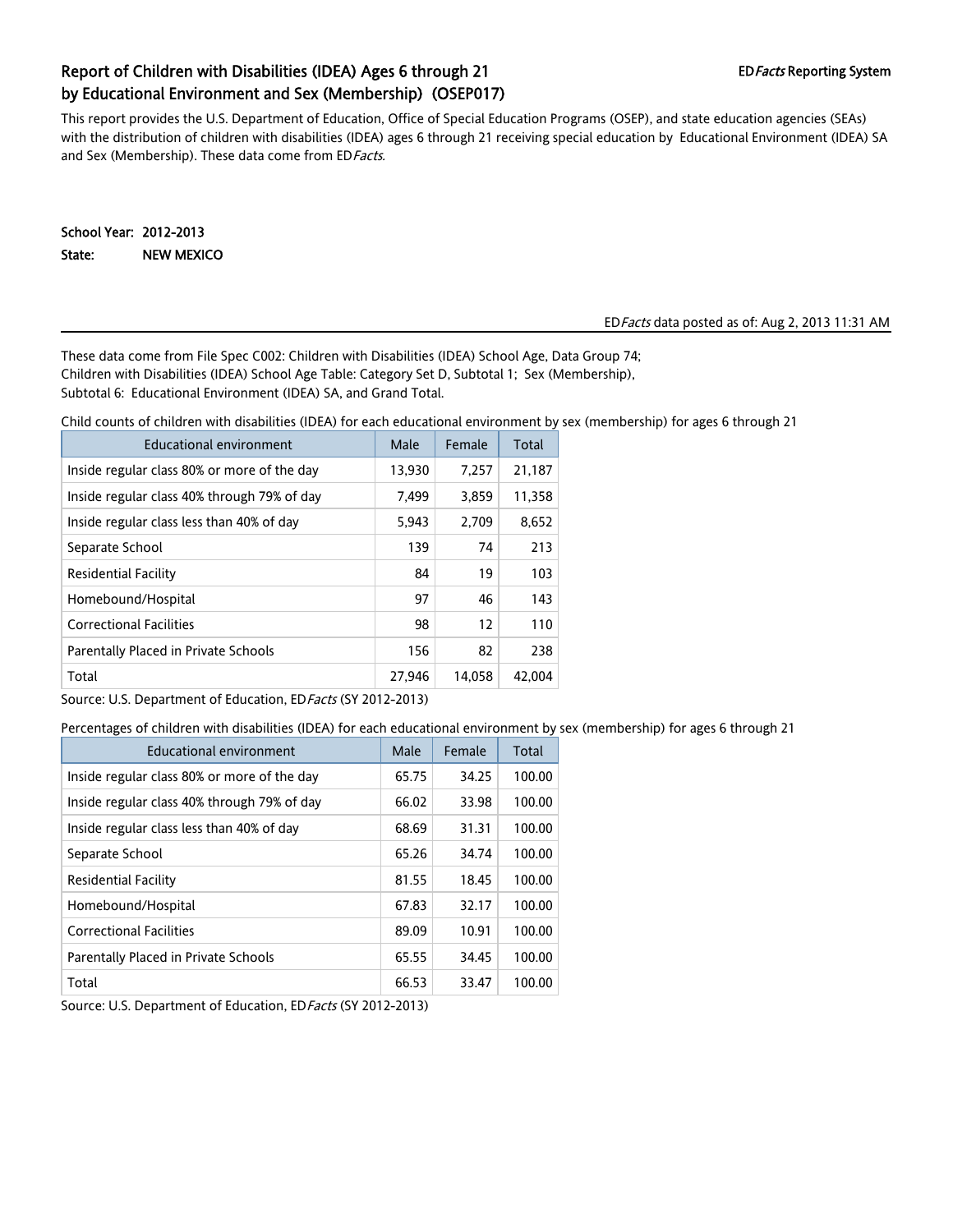## Report of Children with Disabilities (IDEA) Ages 6 through 21 EDFacts Reporting System by Educational Environment and Limited English Proficiency (LEP) Status (OSEP018)

This report provides the U.S. Department of Education, Office of Special Education Programs (OSEP), and state education agencies (SEAs) with the distribution of children with disabilities (IDEA) ages 6 through 21 receiving special education by Educational Environment (IDEA) SA

and LEP Status (Both). These data come from ED Facts.

#### School Year: 2012-2013 State: NEW MEXICO

#### EDFacts data posted as of: Aug 2, 2013 11:29 AM

These data come from File Spec C002: Children with Disabilities (IDEA) School Age, Data Group 74; Children with Disabilities (IDEA) School Age Table: Category Set E, Subtotal 5; LEP Status (Both), Subtotal 6: Educational Environment (IDEA) SA, and Grand Total.

Counts of children with disabilities (IDEA) for each educational environment by LEP (Both) status for ages 6 through 21

| <b>Educational environment</b>              | Limited<br>English<br>proficient<br>(LEP)<br>student | Non-limited<br>English<br>proficient<br>(Non-LEP)<br>student | Total  |
|---------------------------------------------|------------------------------------------------------|--------------------------------------------------------------|--------|
| Inside regular class 80% or more of the day | 4,681                                                | 16,506                                                       | 21,187 |
| Inside regular class 40% through 79% of day | 3,064                                                | 8,294                                                        | 11,358 |
| Inside regular class less than 40% of day   | 2,206                                                | 6,446                                                        | 8,652  |
| Separate School                             | 20                                                   | 193                                                          | 213    |
| <b>Residential Facility</b>                 | $\overline{2}$                                       | 101                                                          | 103    |
| Homebound/Hospital                          | 18                                                   | 125                                                          | 143    |
| <b>Correctional Facilities</b>              | 9                                                    | 101                                                          | 110    |
| Parentally Placed in Private Schools        | 16                                                   | 222                                                          | 238    |
| Total                                       | 10,016                                               | 31,988                                                       | 42,004 |

Source: U.S. Department of Education, ED Facts (SY 2012-2013)

Percentages of children with disabilities (IDEA) for each educational environment by LEP (Both) status for ages 6 through 21

| <b>Educational environment</b>              | Limited<br>English<br>proficient<br>(LEP)<br>student | Non-limited<br>English<br>proficient<br>(Non-LEP)<br>student | Total  |
|---------------------------------------------|------------------------------------------------------|--------------------------------------------------------------|--------|
| Inside regular class 80% or more of the day | 22.09                                                | 77.91                                                        | 100.00 |
| Inside regular class 40% through 79% of day | 26.98                                                | 73.02                                                        | 100.00 |
| Inside regular class less than 40% of day   | 25.50                                                | 74.50                                                        | 100.00 |
| Separate School                             | 9.39                                                 | 90.61                                                        | 100.00 |
| Residential Facility                        | 1.94                                                 | 98.06                                                        | 100.00 |
| Homebound/Hospital                          | 12.59                                                | 87.41                                                        | 100.00 |
| <b>Correctional Facilities</b>              | 8.18                                                 | 91.82                                                        | 100.00 |
| Parentally Placed in Private Schools        | 6.72                                                 | 93.28                                                        | 100.00 |